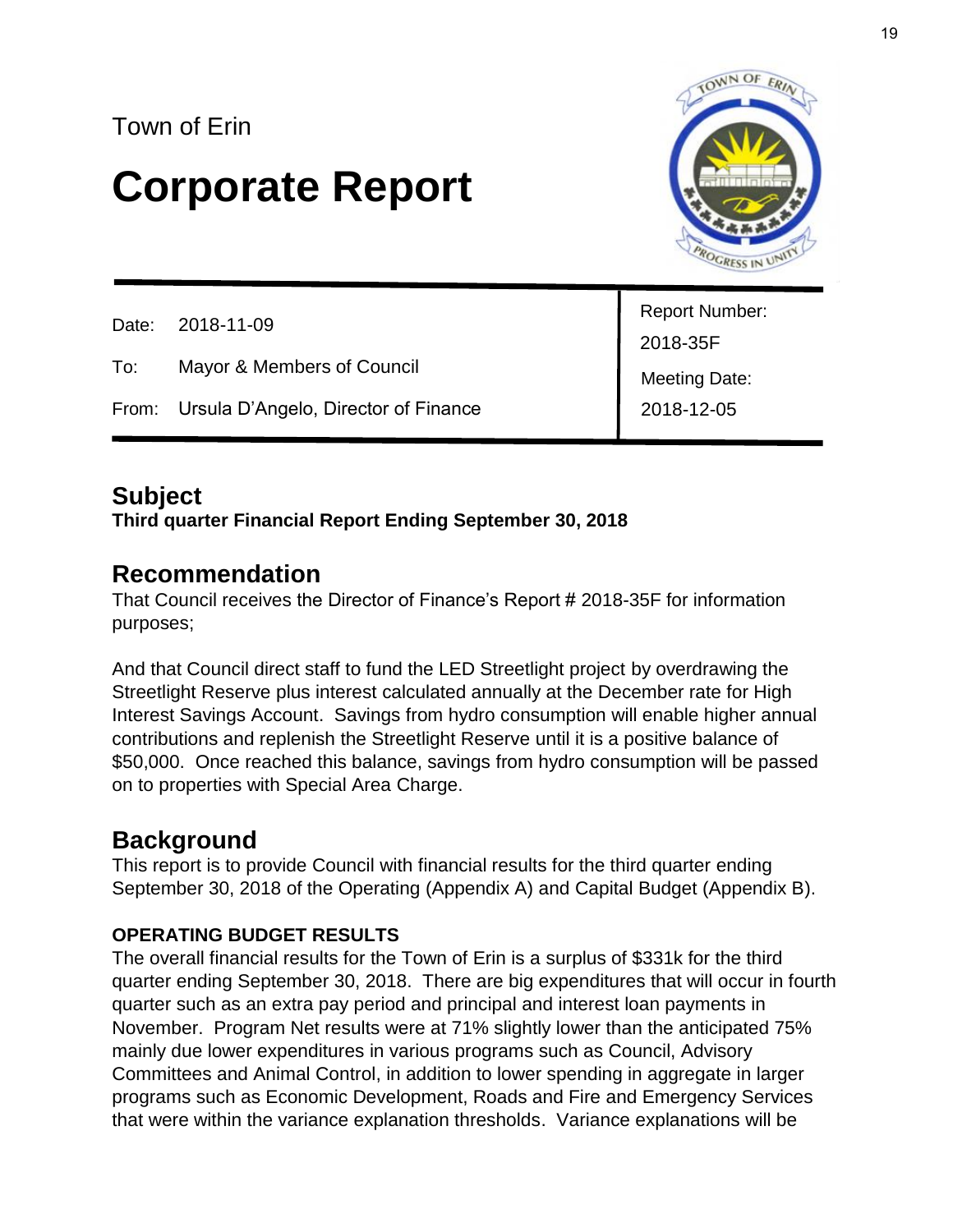provided below for programs that had less than 65% or greater than 85% of budget or \$10,000 variance.

#### *Advisory Committees - Net Operations Result \$43,709 or 61%*

Net result variance was caused by Ballinafad Community Centre \$10k transfer that usually occurred at the end of the year which will not be completed because of the changes to operations. We are expecting at year end to meet budget because there will be an additional transfer of \$11,960 to East Wellington Community Services as per Council Resolution #18-299.

#### *Planning – Net Operations Result of \$18,869 or 40%*

The net operating results for the Planning Program were similar to second quarter due to revenues at 64% of budget and expenses at 78% instead of the 75%. There was not much activity in changes to zoning fees which is hard to predict. The largest variances are consulting services which were much lower than expected and supplies and materials as a result of lower activity.

#### *Animal Control – Net Operations Result of \$13,257 or 47%*

Revenues were lower in Miscellaneous Revenues which are hard to predict. Expenditures were lower than the anticipated 75% due to timing issues to process payment to Orangeville OSPCA.

#### *Water - Net Operations Result is Nil*

Revenues for the delivery of water services was at 76% of budget. Expenditures were at 76%, slightly higher than expected 75%. Ontario Clean Water Association (OCWA) began managing Town water systems on in June 2018 and costs were accrued in account grouping called Service Agreements. However, Labour costs continued until July 31. The OCWA agreement was expanded to include Hydro at the same budget amount and a performance bond was added as assurance.

Transfer to Water Lifecycle Reserve is trending lower if consumption for the fourth quarter is similar to last year. Revenues net of expenses directly affect contributions to Water Lifecycle Reserve.

#### **CAPITAL BUDGET RESULTS**

The total planned Capital spending for 2018 included projects from prior years carried forward. For the third quarter, \$1.5m was spent and procurement of several projects were awarded to vendors.

The following projects were completed:

- \$1.2m for 1 Shamrock Road property. \$1m was transferred to Infrastructure Reserve and \$130k was allocated to projects at Town Hall and Roads shop as per Council Resolution #18-160.
- Town Hall renovations that were budgeted in 2017 were completed within budget.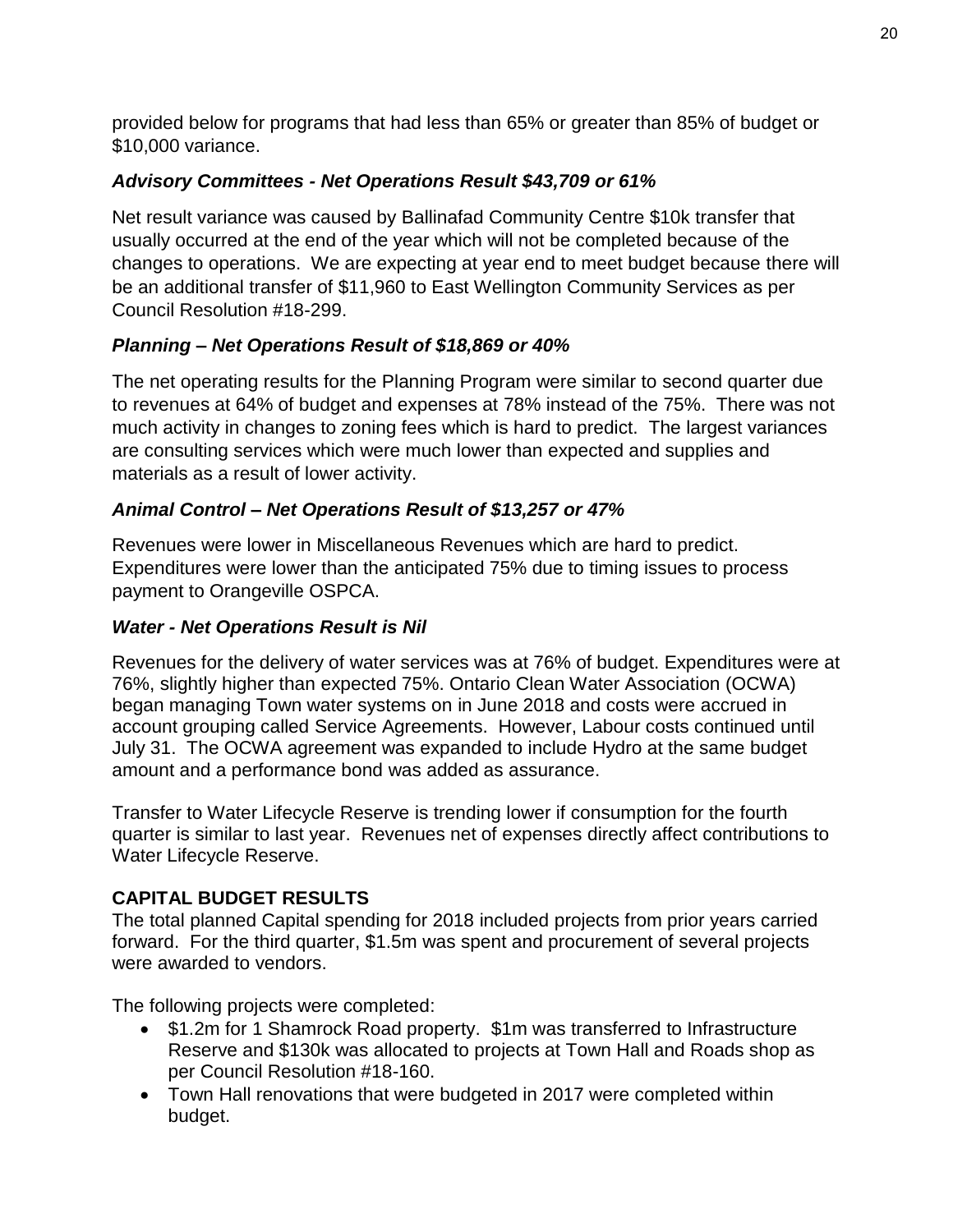- Telephone system at Town Hall was replaced within budget with a small surplus of \$7,663.
- Fire and Emergency Services projects update below.
	- o Computer aided dispatch system for \$13k was paid from the Operating Budget in 2017. The project was to be funded from Infrastructure Reserve, therefore, there will not be a withdrawal for the project.
	- o Radio system upgrade and radio reception is complete and under budget by \$31k.
	- o Completed the purchase of the hydraulic shears with a savings of \$1,798.
	- $\circ$  Computer aided dispatch was paid from operating in 2017. The capital project was to be paid from Infrastructure Renewal Reserve. Thus, there will not be a withdrawal in 2018 for this project.
- **Environmental assessment was completed for Culvert 2045 (4th line) and project** was completed before the end of September. Final invoices will be processed in fourth quarter.
- Rural reconstruction Station Street and surface treatment was completed with a savings of \$50k than revised budget of \$201k. No more invoices are expected.
- Road Shoulder reclaimer was purchased with a savings of \$4,756.
- Streetlights LED project was approved by Council on August 24 with Resolution #18-251. It directed staff to use \$150k from Streetlight Reserve and finance the remainder of the cost of the project. Before final sign off for the project, the vendor provided financing terms of 4% interest with payments from savings in hydro costs. Staff recommend that the project be funded internally from other reserves to reduce costs. Interest would still be accrued annually at the December rate in the High Interest Savings Account. This would allow for savings in hydro costs be passed on earlier to residents that are paying the Special Area Charge. It is forecasted to be paid completely within four years and rate payers may see a possible reduction in 2022.
- Water systems program purchased two generators, one for Well #8 and another for the Hillsburgh Heights Well to meet Technical Standards and Safety Authority (TSSA).
- Water Systems Operations capital purchase for two generators, for Well #8 and Hillsburgh Heights, was completed slightly under budget.
- Erin Rotary River Walk was postponed to 2019 due to a delay with approvals from the County of Wellington and the Ministry of the Environment.
- Outdoor Bottle Filling Station will be installed in 2019.
- Sports bleachers and fencing program was not completed because of funding shortfall. These projects are recommended to move forward to 2019 and will be presented to Council during the fourth quarter variance report.
- Community Improvement Plan was approved by Council on October 2 and final invoice was paid in fourth quarter.

Appendix B provides a summary and status updates for all Capital projects.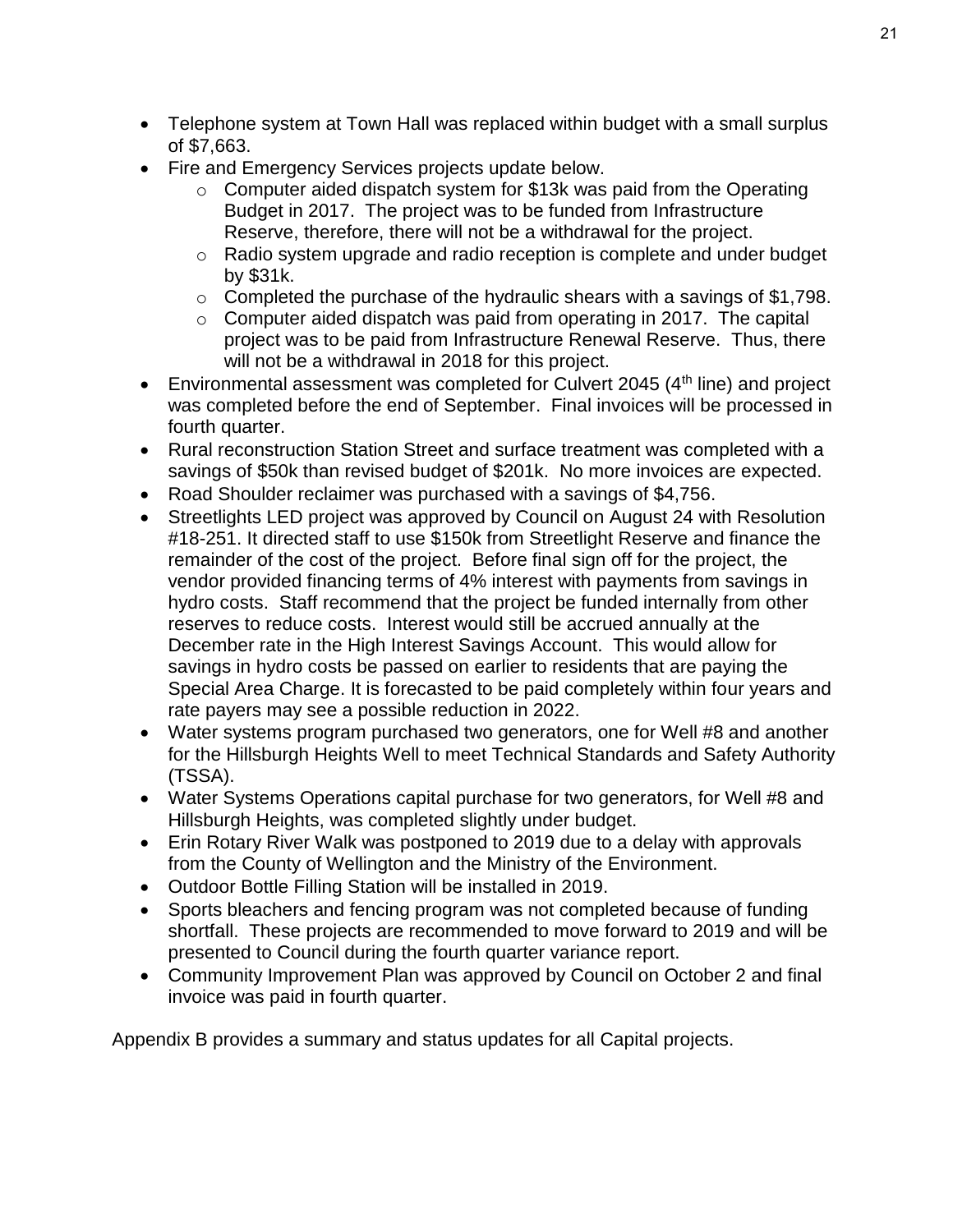#### **Financial Impact**

In summary, the operating budget is trending a surplus of \$331k for the third quarter. However, there are big expenditures that will occur in fourth quarter such as an extra pay period in November, principal and interest loan payments. Appendix B lists the capital projects approved for 2018 Budget and prior year projects that were carried forward to 2018.

### **Conclusion**

This report provides Council and the public accountability and transparency of financial activity for the Town of Erin for the third quarter. In addition, it provides explanations for any significant variances.

#### **Attachments**

Appendix A – 2018 Operating Budget to Actuals – September 30, 2018 Appendix B – 2018 Capital Projects Update – September 30, 2018 Appendix C – Reserve and Reserve Fund Forecast as of September 30, 2018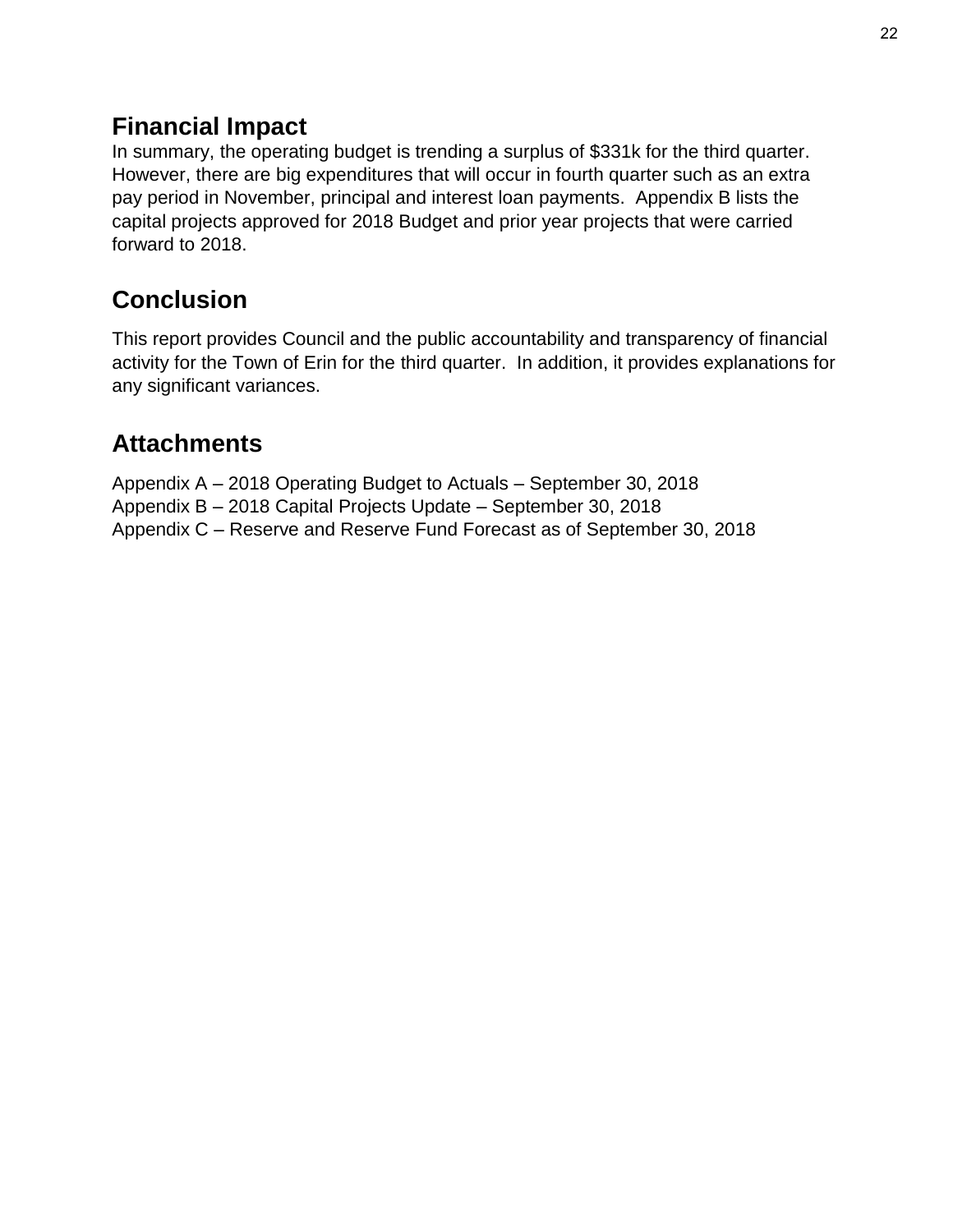

#### **Third Quarter Statement of Operations ‐ Ending September 30, 2018**

|                                        |                     | 2018 Budget     |                | 3rd Quarter 2018 Actuals |                 |             |          |
|----------------------------------------|---------------------|-----------------|----------------|--------------------------|-----------------|-------------|----------|
|                                        | <b>Expenditures</b> | <b>Revenues</b> | <b>Net</b>     | <b>Expenditures</b>      | <b>Revenues</b> | <b>Net</b>  | % Budget |
| Programs                               |                     |                 |                |                          |                 |             |          |
| Council                                | 147,000             |                 | 147,000        | 97,493                   |                 | 97,493      | 66%      |
| Administration                         | 2,012,000           | 658,100         | 1,353,900      | 1,477,725                | 461,012         | 1,016,714   | 75%      |
| Economic Development                   | 293,200             | 72,100          | 221,100        | 146,783                  | 1,338           | 145,445     | 66%      |
| <b>Advisory Committees</b>             | 100,550             | 28,400          | 72,150         | 64,667                   | 20,958          | 43,709      | 61%      |
| <b>Building</b>                        | 338,900             | 335,500         | 3,400          | 176,233                  | 176,233         |             | 0%       |
| Planning                               | 81,500              | 34,000          | 47,500         | 38,519                   | 19,650          | 18,869      | 40%      |
| <b>Bylaw/Crossing Guards</b>           | 73,050              | 1,000           | 72,050         | 81,017                   | 22,048          | 58,969      | 82%      |
| <b>Conservation Authorities</b>        | 179,800             |                 | 179,800        | 128,044                  |                 | 128,044     | 71%      |
| <b>Animal Control</b>                  | 55,300              | 27,000          | 28,300         | 33,722                   | 20,465          | 13,257      | 47%      |
| Fire & Emergency Services              | 937,400             | 127,400         | 810,000        | 624,928                  | 69,234          | 555,694     | 69%      |
| Roads                                  | 2,760,500           | 125,000         | 2,635,500      | 1,942,839                | 122,827         | 1,820,012   | 69%      |
| Streetlights                           | 211,200             | 211,200         |                | 149,395                  | 149,395         |             | 0%       |
| Water                                  | 1,527,700           | 1,527,700       |                | 1,156,905                | 1,156,905       |             | 0%       |
| <b>Environmental Services</b>          | 23,370              |                 | 23,370         | 1,501                    |                 | 1,501       | 6%       |
| <b>Recreation &amp; Parks</b>          | 1,341,950           | 774,800         | 567,150        | 832,872                  | 388,381         | 444,491     | 78%      |
| Cemeteries                             | 4,000               |                 | 4,000          |                          | 25              | (25)        | $-1%$    |
| <b>BIA</b>                             | 48,800              | 48,800          |                | 44,066                   | 44,066          |             | 0%       |
| Land Sale                              |                     |                 |                | 1,200,000                | 1,200,000       |             | 0%       |
| Infrastructure Renewal                 | 559,600             |                 | 559,600        | 419,700                  |                 | 419,700     | 75%      |
| Sub-Total                              | 10,695,820          | 3,971,000       | 6,724,820      | 8,616,411                | 3,852,538       | 4,763,874   | 71%      |
| Non-Program                            |                     |                 |                |                          |                 |             |          |
| <b>Transfer for Capital Projects</b>   | 521,000             |                 | 521,000        | 390,750                  |                 | 390,750     | 75%      |
| Tax Levy                               |                     | 6,619,920       | (6,619,920)    |                          | 4,964,940       | (4,964,940) | 75%      |
| PILS and Supplementary taxes           |                     | 122,500         | (122,500)      |                          | 91,875          | (91, 875)   | 75%      |
| <b>OMPF Allocation</b>                 |                     | 593,400         | (593, 400)     |                          | 445,050         | (445,050)   | 75%      |
| Tax Write/Offs                         |                     | (90,000)        | 90,000         |                          | (15,702)        | 15,702      | 17%      |
| From Tax Rate Stabilization            |                     |                 |                |                          |                 |             |          |
| Sub-Total                              | 521,000             | 7,245,820       | (6,724,820)    | 390,750                  | 5,486,163       | (5,095,413) | 76%      |
|                                        |                     |                 |                |                          |                 |             |          |
| <b>Net Operating Results (Surplus)</b> | 11,216,820          | 11,216,820      | $\overline{a}$ | 9,007,161                | 9,338,700       | (331, 539)  |          |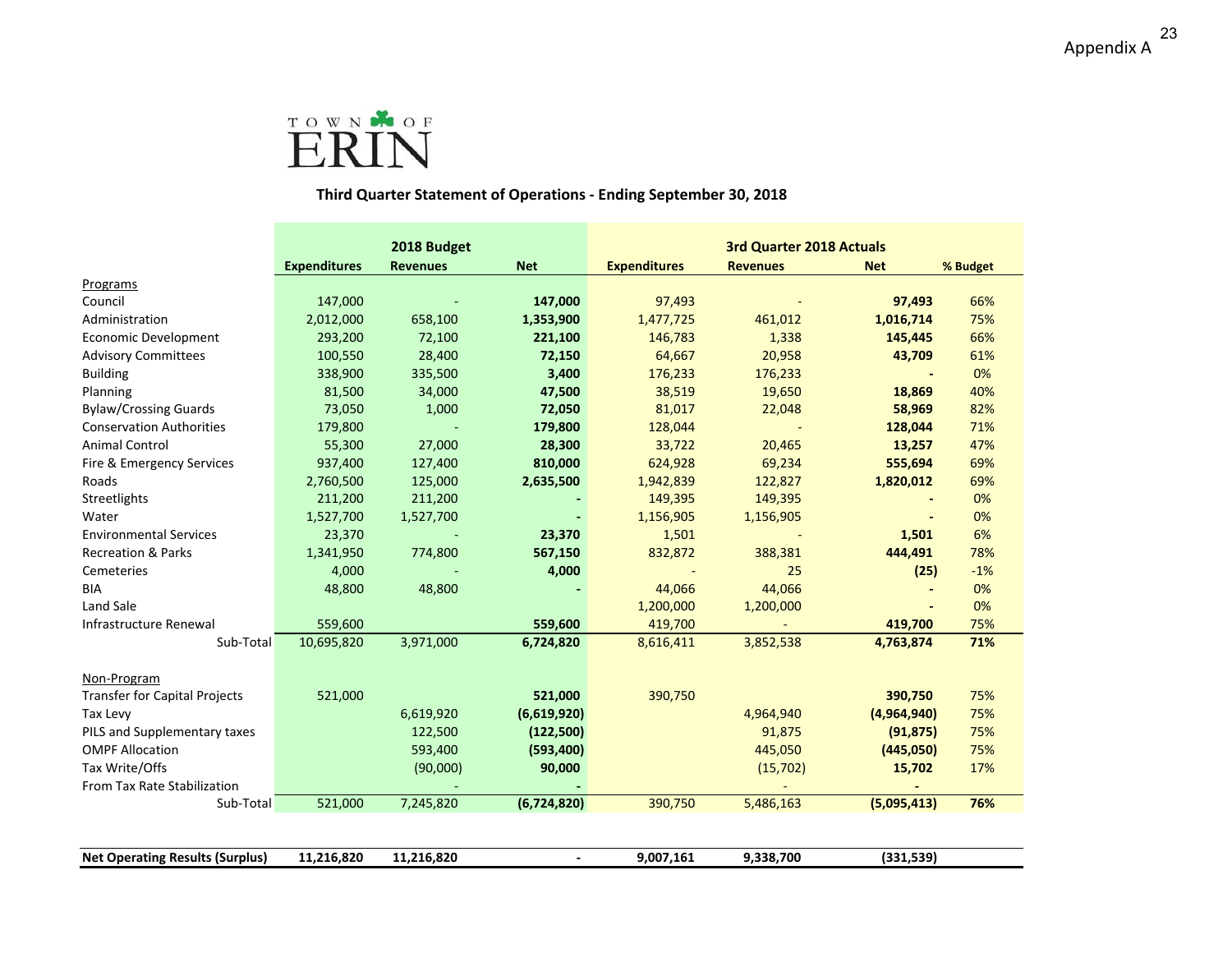| Department >          | Council       |                |           |                   |
|-----------------------|---------------|----------------|-----------|-------------------|
|                       |               |                |           | <b>Prior Year</b> |
|                       | Annual        | 3rd Quarter    | ℅         | 3rd Quarter       |
|                       | <b>Budget</b> | <b>Actuals</b> | of Budget | <b>Actuals</b>    |
|                       |               |                |           |                   |
| Expense               |               |                |           |                   |
| Labour Costs          | 123,000       | 84,598         | 69%       | 87,351            |
| <b>Other Expenses</b> | 23,500        | 10,076         | 43%       | 7,263             |
| Insurance & Legal     | 500           | 2,819          | 564%      | 464               |
| Inter Dept Expenses   | 0             | 0              |           | 735               |
| <b>Total Expense</b>  | 147,000       | 97,493         | 66%       | 95,811            |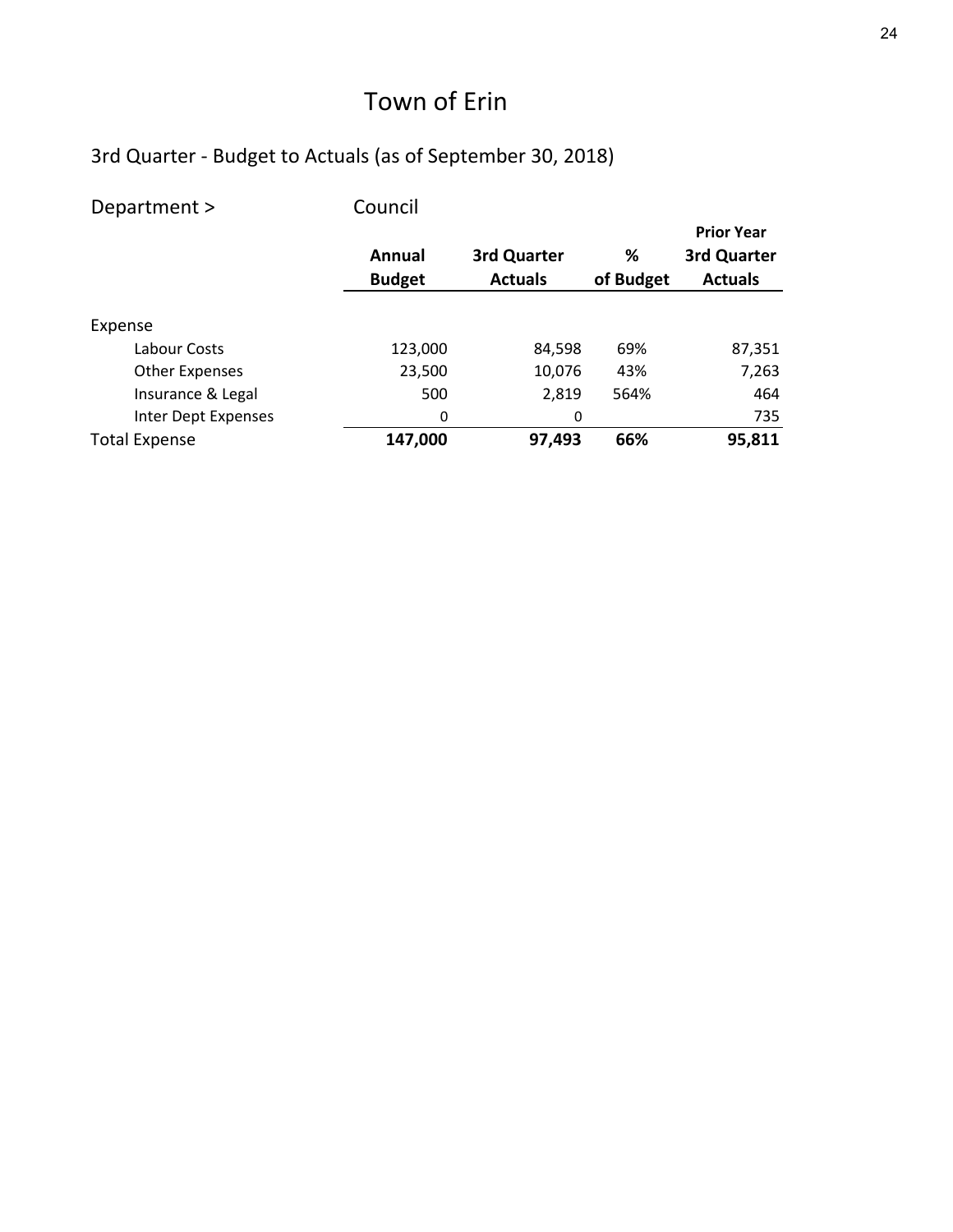| Department >                    | Administration |               |           |                   |
|---------------------------------|----------------|---------------|-----------|-------------------|
|                                 |                |               |           | <b>Prior Year</b> |
|                                 | <b>Annual</b>  | 3rd Quarter   | %         | 3rd Quarter       |
|                                 | <b>Budget</b>  | <b>Actual</b> | of Budget | <b>Actuals</b>    |
| Revenue                         |                |               |           |                   |
| Tax Registration & Certificates | 59,000         | 7,024         | 12%       | 10,299            |
| Penalties/interest              | 360,000        | 228,799       | 64%       | 207,075           |
| <b>FCM Grant</b>                | 50,000         | 50,000        | 100%      |                   |
| Licenses                        | 8,600          | 6,287         | 73%       | 8,078             |
| <b>Bank Interest</b>            | 29,000         | 95,088        | 328%      | 4,755             |
| Miscellaneous Revenue           | 11,000         | 48,668        | 442%      | 540               |
| <b>Transfer from Reserves</b>   | 134,500        | 25,146        | 19%       | 0                 |
| Inter Dept Recovery             | 6,000          | 0             |           | 40,666            |
| <b>Total Revenue</b>            | 658,100        | 461,012       | 70%       | 271,413           |
|                                 |                |               |           |                   |
| Expense                         |                |               |           |                   |
| Labour Costs                    | 1,261,200      | 1,006,556     | 80%       | 844,115           |
| Supplies & Material             | 79,900         | 55,206        | 69%       | 39,354            |
| <b>Consulting Services</b>      | 185,500        | 74,564        | 40%       | 33,364            |
| Legal and Audit Fees            | 50,000         | 78,123        | 156%      | 33,970            |
| <b>Service Agreements</b>       | 38,000         | 26,236        | 69%       | 22,314            |
| <b>IT Services</b>              | 115,000        | 68,209        | 59%       | 67,396            |
| Utilities                       | 27,500         | 17,672        | 64%       | 21,998            |
| Equipment / Small Tools         | 0              | 0             |           | 2,589             |
| <b>Other Expenses</b>           | 71,300         | 85,637        | 120%      | 63,779            |
| Insurance & Deductibles         | 55,800         | 24,677        | 44%       | 59,398            |
| Inter Dept Expenses             | 0              | 700           |           | 0                 |
| Contingency                     | 47,100         | 0             |           | 0                 |
| Elections                       | 74,000         | 25,147        | 34%       | 0                 |
| <b>Transfers to Reserves</b>    | 6,700          | 15,000        |           | 30,000            |
| <b>Total Expense</b>            | 2,012,000      | 1,477,725     | 73%       | 1,218,276         |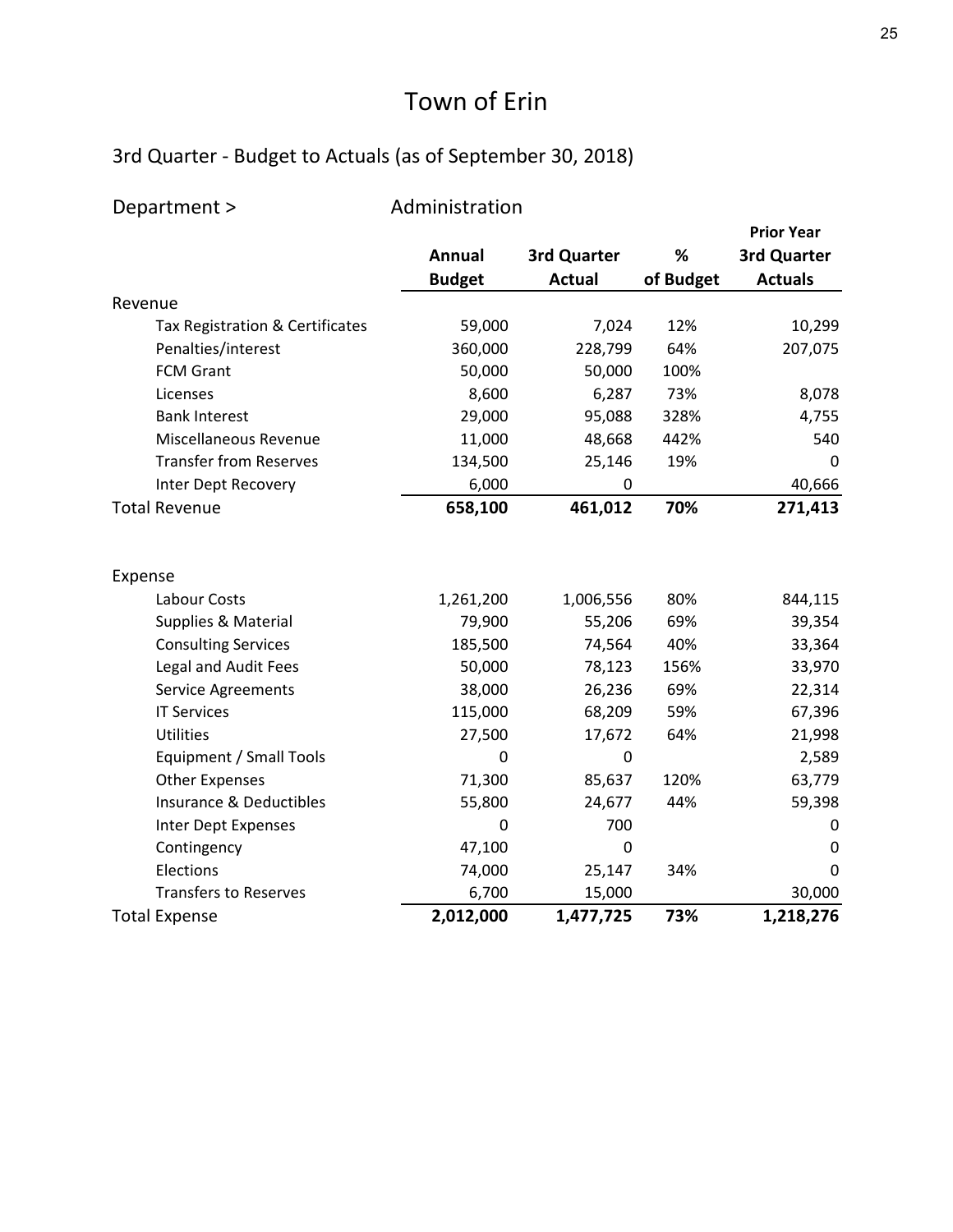#### 3rd Quarter ‐ Budget to Actuals (as of September 30, 2018)

|                                            |               |               |           | <b>Prior Year</b> |
|--------------------------------------------|---------------|---------------|-----------|-------------------|
|                                            | <b>Annual</b> | 3rd Quarter   | %         | 3rd Quarter       |
|                                            | <b>Budget</b> | <b>Actual</b> | of Budget | <b>Actuals</b>    |
| Revenue                                    |               |               |           |                   |
| Grant                                      | 25,000        | 1,311         | 5%        | 26,639            |
| Miscellaneous Revenue                      | 0             | 28            |           | 949               |
| Transfer fm DC Reserve                     | 47,100        | 0             |           | 35,325            |
| <b>Total Revenue</b>                       | 72,100        | 1,338         | 2%        | 62,913            |
| Expense                                    |               |               |           |                   |
| Labour Costs                               | 114,700       | 87,001        | 76%       | 90,019            |
| Supplies & Material                        | 3,500         | 1,021         | 29%       | 1,643             |
| <b>Consulting &amp; Service Agreements</b> | 48,000        | 3,424         | 7%        | 4,629             |
| Ambassador Program                         | 2,000         | 0             |           | 797               |
| Arts & Culture                             | 2,000         | 1,716         | 86%       | 1,153             |
| <b>Business Retention &amp; Expansion</b>  | 8,000         | 1,329         | 17%       | 2,500             |
| Walk Feasibility Study                     | 0             | 0             |           | 2,577             |
| <b>Community Profile</b>                   | 5,000         | 66            | 1%        | 1,028             |
| <b>Trails Dev</b>                          | 0             | 0             |           | 1,602             |
| Indust/Equine                              | 15,000        | 4,946         | 33%       | 5,452             |
| Core/Four Seasons Strat                    | 20,000        | 4,233         | 21%       | 6,984             |
| <b>Marketing materials</b>                 | 10,000        | 3,745         | 37%       | 9,653             |
| Economic Dev-Project Leverage              | 20,000        | 11,059        | 55%       | 6,653             |
| Advertising/Promo                          | 17,900        | 17,125        | 96%       | 16,736            |
| <b>Other Expenses</b>                      | 27,100        | 7,524         | 28%       | 8,700             |
| Inter Dept Expenses                        | $\Omega$      | 0             |           | 500               |
| <b>Transfer to BIA</b>                     | 0             | 3,593         |           | 0                 |
| <b>Total Expense</b>                       | 293,200       | 146,783       | 50%       | 160,624           |

#### Department > Economic Development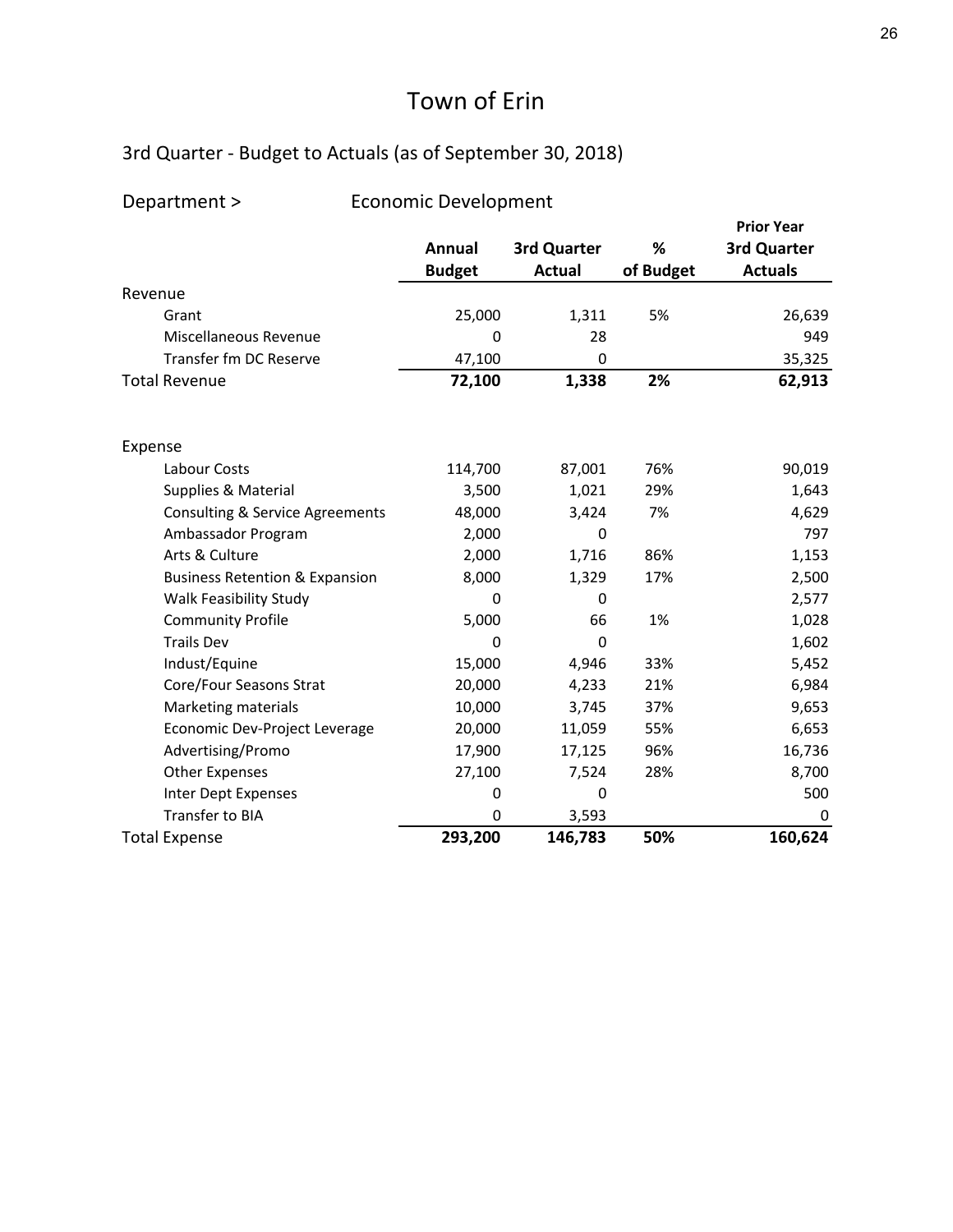#### 3rd Quarter ‐ Budget to Actuals (as of September 30, 2018)

| <b>Advisory Committees</b><br>Department > |               |             |           |                   |
|--------------------------------------------|---------------|-------------|-----------|-------------------|
|                                            |               |             |           | <b>Prior Year</b> |
|                                            | Annual        | 3rd Quarter | %         | 3rd Quarter       |
|                                            | <b>Budget</b> | Actual      | of Budget | <b>Actuals</b>    |
| Revenue                                    |               |             |           |                   |
| <b>LGHG Revenue</b>                        | 8,000         | 8,861       | 111%      | 11,405            |
| Heritage Revenue                           | 500           | 872         |           | 300               |
| Celebrate Erin                             | 0             | 1,625       |           | 0                 |
| Inter Dept Revenue                         |               |             |           | 240               |
| <b>Trf from Operating</b>                  | 11,500        | 9,600       | 83%       | 0                 |
| <b>Trf from Reserves</b>                   | 8,400         | 0           |           | 3,707             |
| <b>Total Revenue</b>                       | 28,400        | 20,958      | 74%       | 15,652            |
| Expense                                    |               |             |           |                   |
| <b>Other Expenses</b>                      | 31,400        | 10,271      | 33%       | 57,694            |
| <b>Community Grants</b>                    | 35,050        | 31,296      | 89%       | 0                 |
| Inter Dept Expenses                        | 0             | 0           |           | 0                 |
| Trfs to Res Advisory Cttees                | 34,100        | 23,100      | 68%       | 1,179             |
| <b>Total Expense</b>                       | 100,550       | 64,667      | 64%       | 58,874            |

27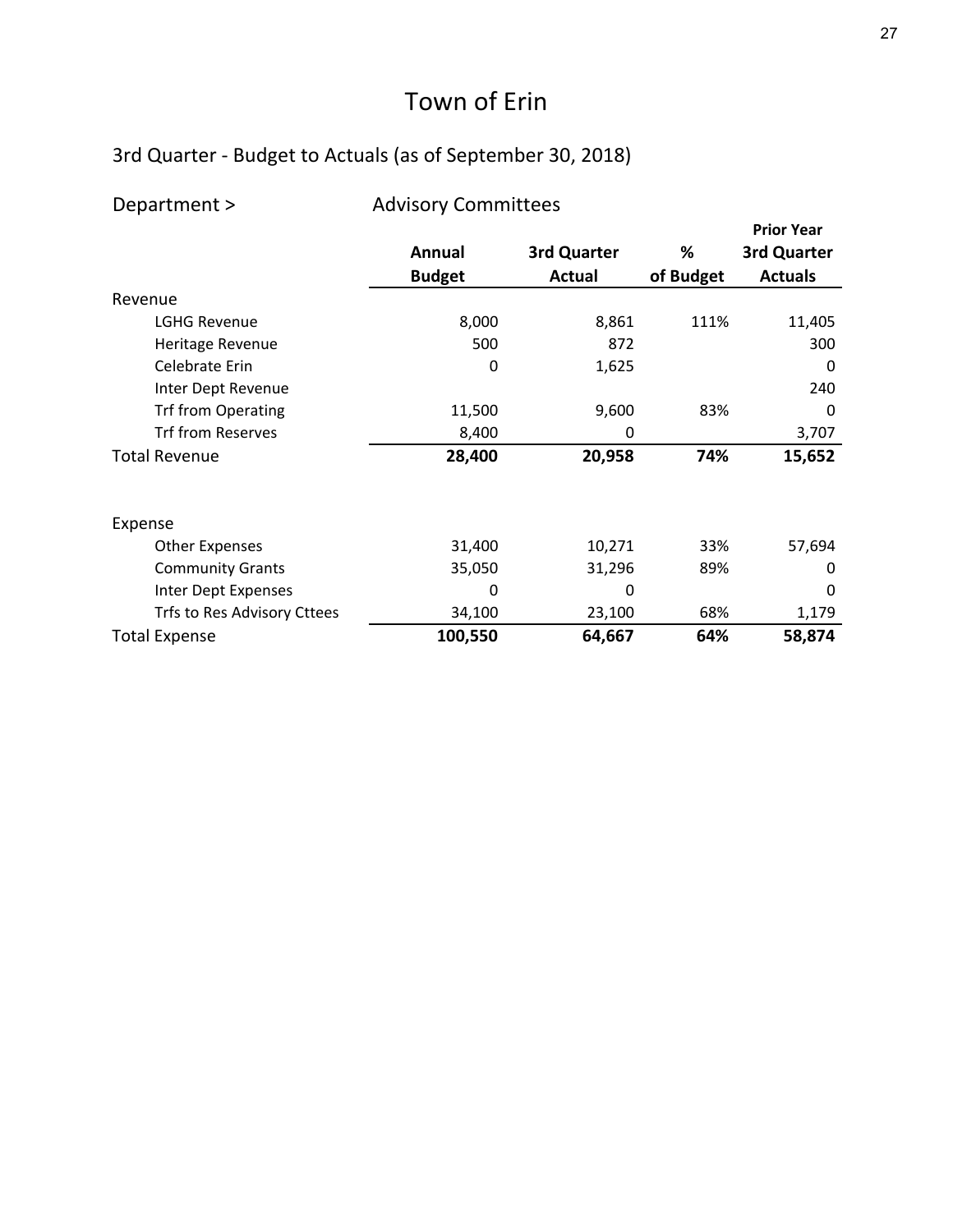| Department >                 | <b>Building</b> |               |           |                   |
|------------------------------|-----------------|---------------|-----------|-------------------|
|                              |                 |               |           | <b>Prior Year</b> |
|                              | Annual          | 3rd Quarter   | %         | 3rd Quarter       |
|                              | <b>Budget</b>   | <b>Actual</b> | of Budget | <b>Actuals</b>    |
| Revenue                      |                 |               |           |                   |
| <b>Building Permits</b>      | 320,000         | 165,608       | 52%       | 253,937           |
| Misc. Revenue                | 15,500          | 10,624        | 69%       | 14,713            |
| <b>Total Revenue</b>         | 335,500         | 176,233       | 53%       | 268,650           |
| Expense                      |                 |               |           |                   |
| Labour Costs                 | 262,700         | 175,966       | 67%       | 163,692           |
| Supplies & Material          | 4,500           | 1,117         | 25%       | 2,807             |
| Consulting                   | 9,500           | 4,448         | 47%       | 21,302            |
| Service Agreements           | 4,960           | 0             |           | 4,437             |
| Utilities                    | 2,700           | 1,192         | 44%       | 1,613             |
| Vehicle Maintenance          | 2,000           | 1,088         | 54%       | 945               |
| <b>Other Expenses</b>        | 11,900          | 3,441         | 29%       | 5,442             |
| Insurance & Legal            | 2,500           | 7,444         | 298%      | 2,299             |
| Inter Dept Expenses          | 7,000           | 0             |           | 19,373            |
| <b>Transfers to Reserves</b> | 31,140          | $-18,464$     |           | 46,741            |
| <b>Total Expense</b>         | 338,900         | 176,233       | 52%       | 268,650           |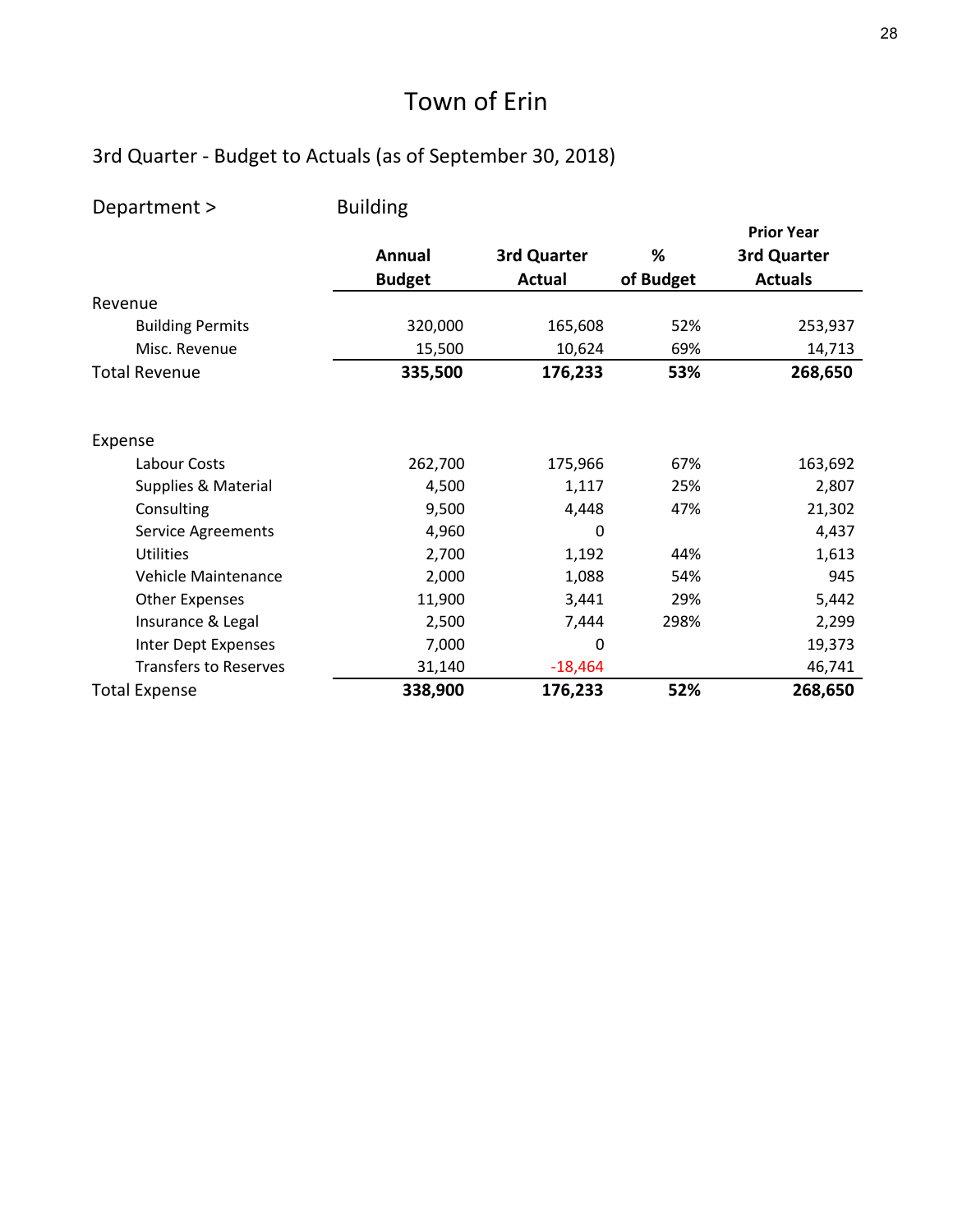| Department >                    | By-law/Crossing Guards/Conservation |                              |                |                                                    |  |
|---------------------------------|-------------------------------------|------------------------------|----------------|----------------------------------------------------|--|
|                                 | Annual<br><b>Budget</b>             | 3rd Quarter<br><b>Actual</b> | %<br>of Budget | <b>Prior Year</b><br>3rd Quarter<br><b>Actuals</b> |  |
| Revenue                         |                                     |                              |                |                                                    |  |
| Misc. Revenue                   | 0                                   | 20,453                       |                | 0                                                  |  |
| <b>Vendor Permits</b>           | 1,000                               | 1,595                        | 160%           | 750                                                |  |
| <b>Total Revenue</b>            | 1,000                               | 22,048                       | 2205%          | 750                                                |  |
| Expense                         |                                     |                              |                |                                                    |  |
| Labour Costs                    | 21,700                              | 56,862                       | 262%           | 38,695                                             |  |
| Supplies & Material             | 1,700                               | 1,277                        | 75%            | 16,170                                             |  |
| Legal Fees                      | 7,800                               | 1,353                        | 17%            | 0                                                  |  |
| Service Agreement               | 35,000                              | 1,665                        | 5%             | 16,859                                             |  |
| <b>Other Expenses</b>           | 6,850                               | 19,159                       | 280%           | 2,299                                              |  |
| Insurance                       | 0                                   | 701                          |                | 450                                                |  |
| Inter Dept Expense              | 0                                   | 0                            |                | 2,037                                              |  |
| <b>Conservation Authorities</b> | 179,800                             | 128,044                      | 71%            | 127,132                                            |  |
| <b>Total Expense</b>            | 252,850                             | 209,061                      | 83%            | 203,642                                            |  |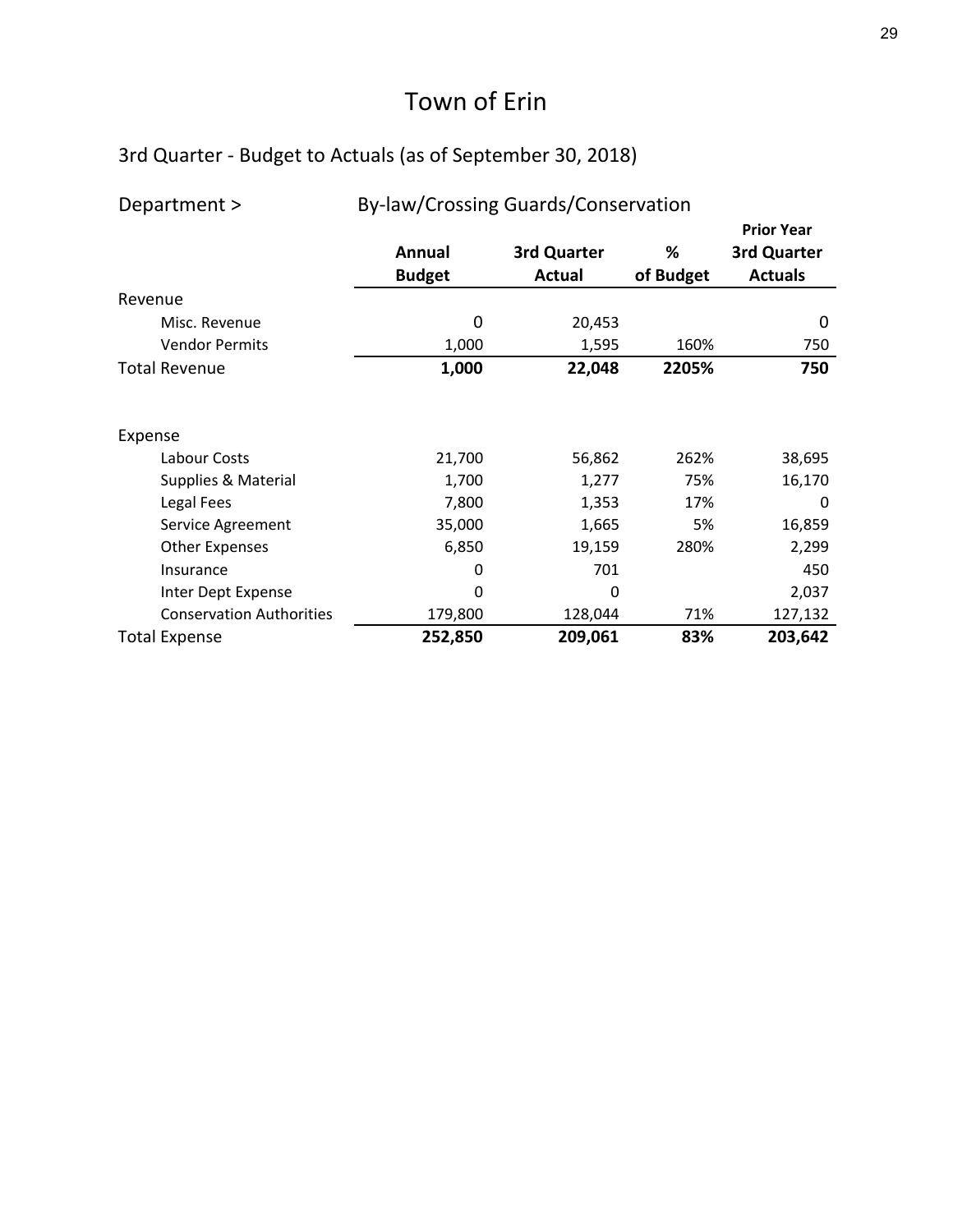| Department >                | Planning      |               |           |                   |
|-----------------------------|---------------|---------------|-----------|-------------------|
|                             |               |               |           | <b>Prior Year</b> |
|                             | Annual        | 3rd Quarter   | %         | 3rd Quarter       |
|                             | <b>Budget</b> | <b>Actual</b> | of Budget | <b>Actuals</b>    |
| Revenue                     |               |               |           |                   |
| <b>Planning Zoning Fees</b> | 29,000        | 19,650        | 68%       | 13,000            |
| Misc. Revenue               | 5,000         | 0             |           | 0                 |
| <b>Total Revenue</b>        | 34,000        | 19,650        | 58%       | 13,000            |
| Expense                     |               |               |           |                   |
| Labour Costs                | 32,800        | 25,494        | 78%       | 22,393            |
| Supplies & Material         | 5,700         | 640           | 11%       | 1,942             |
| <b>Consulting Services</b>  | 40,700        | 7,098         | 17%       | 639               |
| <b>OMB Appeals</b>          | 0             | 0             |           | 3,256             |
| <b>Other Expenses</b>       | 2,300         | 4,817         | 209%      | 206               |
| Insurance                   | 0             | 471           |           | 450               |
| Inter Dept Expense          | 0             | 0             |           | 2,037             |
| <b>Total Expense</b>        | 81,500        | 38,519        | 47%       | 30,923            |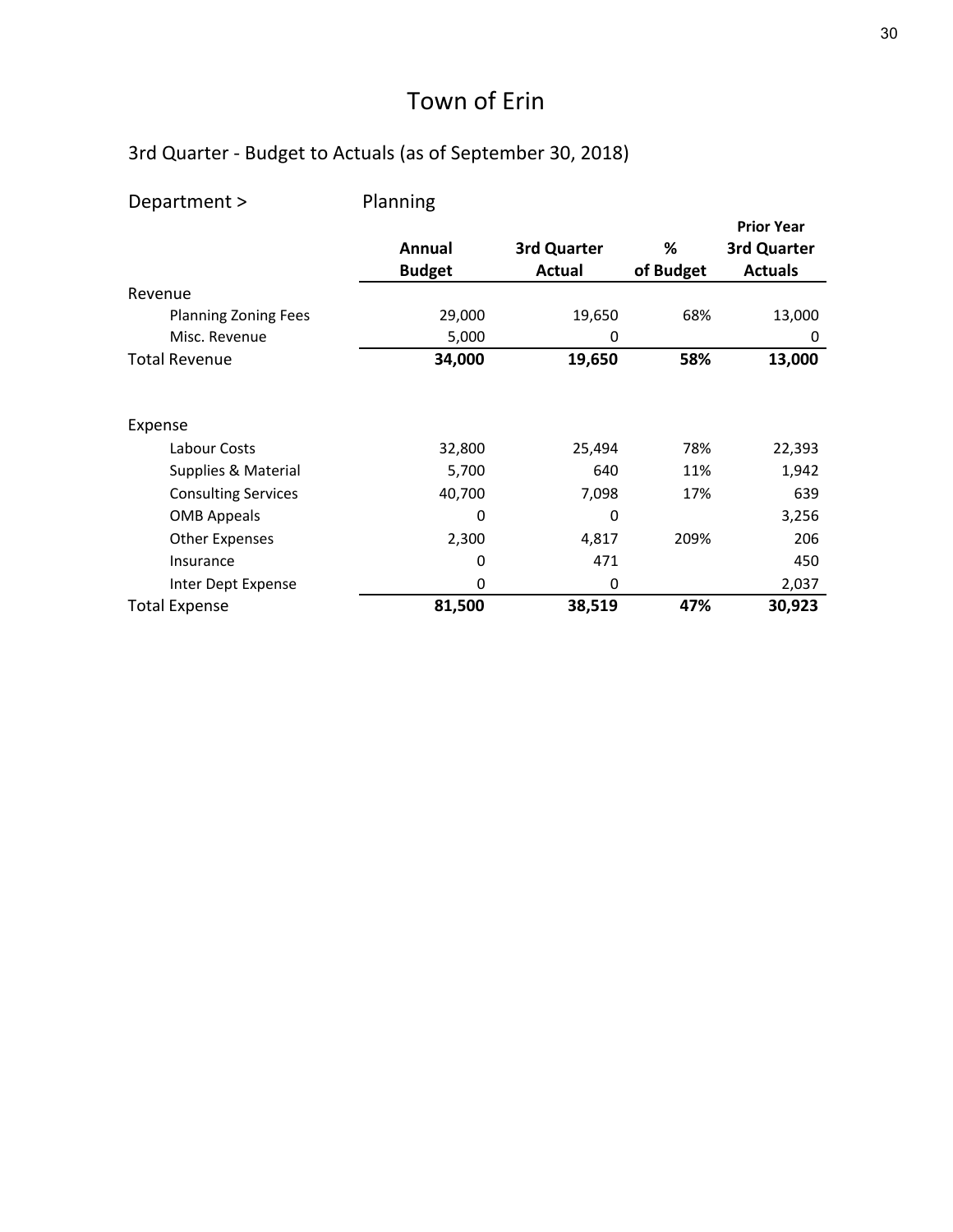| Department >                   | <b>Animal Control</b> |               |           |                   |
|--------------------------------|-----------------------|---------------|-----------|-------------------|
|                                |                       |               |           | <b>Prior Year</b> |
|                                | Annual                | 3rd Quarter   | %         | 3rd Quarter       |
|                                | <b>Budget</b>         | <b>Actual</b> | of Budget | <b>Actuals</b>    |
| Revenue                        |                       |               |           |                   |
| <b>Animal Control Revenues</b> | 0                     | $\Omega$      |           | 0                 |
| Dog Tags                       | 20,000                | 20,435        | 102%      | 20,756            |
| Misc. Revenue                  | 7,000                 | 30            | 0%        | 648               |
| <b>Total Revenue</b>           | 27,000                | 20,465        | 76%       | 21,404            |
| Expense                        |                       |               |           |                   |
| Labour Costs                   | 0                     | 372           |           | 250               |
| Supplies & Material            | 0                     | $\Omega$      |           | $\Omega$          |
| Service Agreements             | 54,900                | 33,351        | 61%       | 31,113            |
| <b>Other Expenses</b>          | 0                     | 0             |           | 3                 |
| Insurance                      | 400                   | 0             |           | 375               |
| Inter Dept Expenses            | 0                     | 0             |           | 0                 |
| <b>Transfers to Reserves</b>   | 0                     | 0             |           | 0                 |
| <b>Total Expense</b>           | 55,300                | 33,722        | 61%       | 31,741            |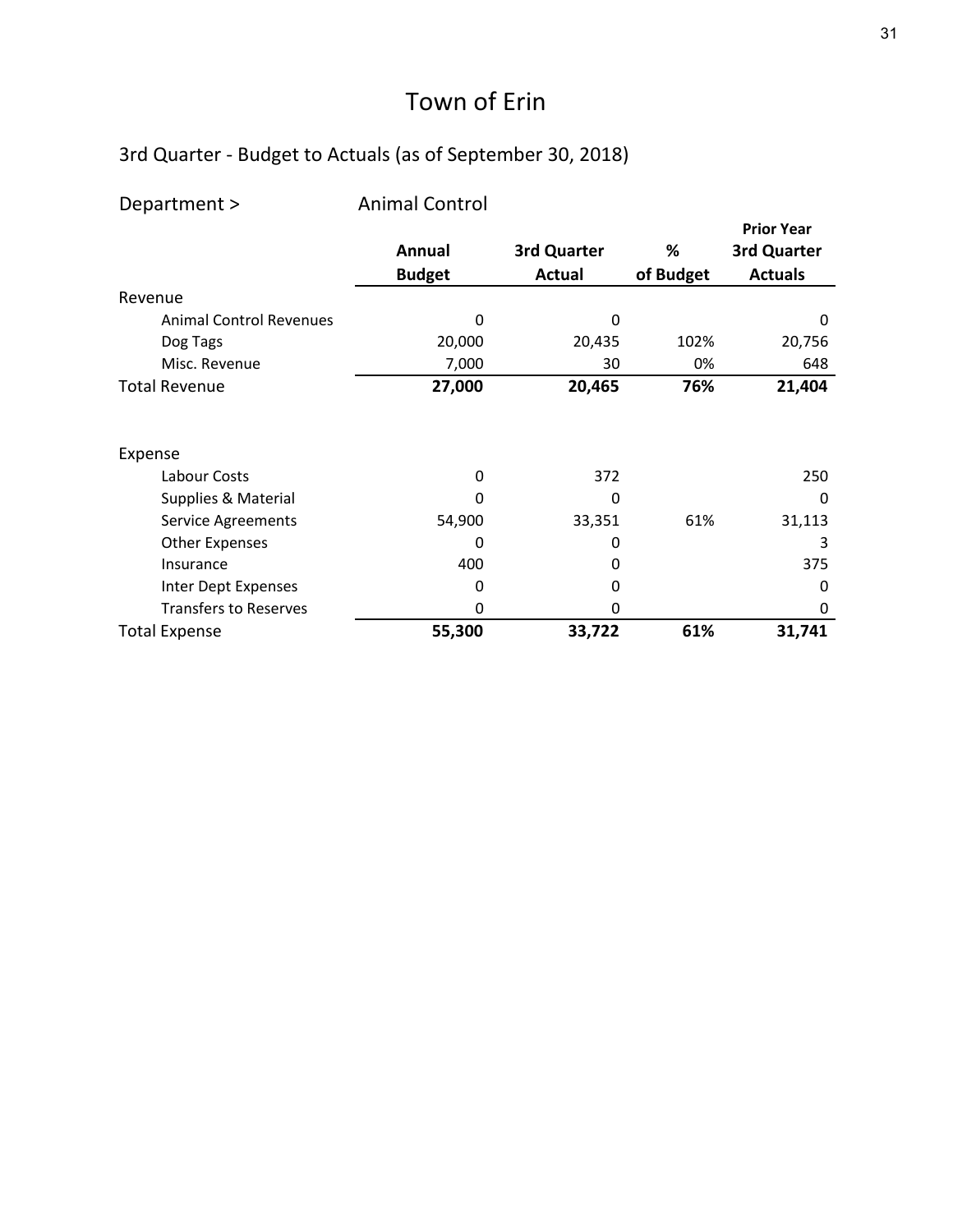#### 3rd Quarter ‐ Budget to Actuals (as of September 30, 2018)

#### Department > Fire & Emergency Services

|                                  |               |               |           | <b>Prior Year</b> |
|----------------------------------|---------------|---------------|-----------|-------------------|
|                                  | Annual        | 3rd Quarter   | %         | 3rd Quarter       |
|                                  | <b>Budget</b> | <b>Actual</b> | of Budget | <b>Actuals</b>    |
| Revenue                          |               |               |           |                   |
| <b>Burn Permits</b>              | 26,000        | 25,513        | 98%       | 26,080            |
| Lease Agreements                 | 33,700        | 39,610        | 118%      | 25,059            |
| Donations                        | 500           | 2,200         | 440%      | 2,410             |
| Miscellaneous Revenue            | 34,000        | 1,911         | 6%        | 31,612            |
| <b>Transfer from DC Reserves</b> | 33,200        | 0             |           | 0                 |
| Inter Dept Recovery              | $\Omega$      | 0             |           | 0                 |
| <b>Total Revenue</b>             | 127,400       | 69,234        | 54%       | 85,161            |
| Expense                          |               |               |           |                   |
| Labour Costs                     | 431,500       | 280,579       | 65%       | 291,041           |
| Supplies & Material              | 56,500        | 39,867        | 71%       | 13,718            |
| Legal Fees                       | 9,000         | 2,013         | 22%       | 276               |
| <b>Service Agreements</b>        | 45,200        | 19,756        | 44%       | 34,062            |
| <b>Utilities</b>                 | 23,700        | 24,747        | 104%      | 30,668            |
| Equipment / Small Tools          | 10,000        | 6,047         | 60%       | 17,349            |
| Vehicle Maintenance              | 32,400        | 22,195        | 69%       | 25,970            |
| <b>Other Expenses</b>            | 41,600        | 34,573        | 83%       | 15,231            |
| Insurance & Legal                | 16,000        | 18,853        | 118%      | 15,356            |
| <b>Debt Servicing</b>            | 270,000       | 176,299       | 65%       | 229,262           |
| <b>Emergency Planning</b>        | 1,500         | 0             |           | 56                |
| Inter Dept Expenses              | 0             | 0             |           | 4,073             |
| <b>Transfers to Reserves</b>     | 0             | 0             |           | 18,000            |
| <b>Total Expense</b>             | 937,400       | 624,928       | 67%       | 695,060           |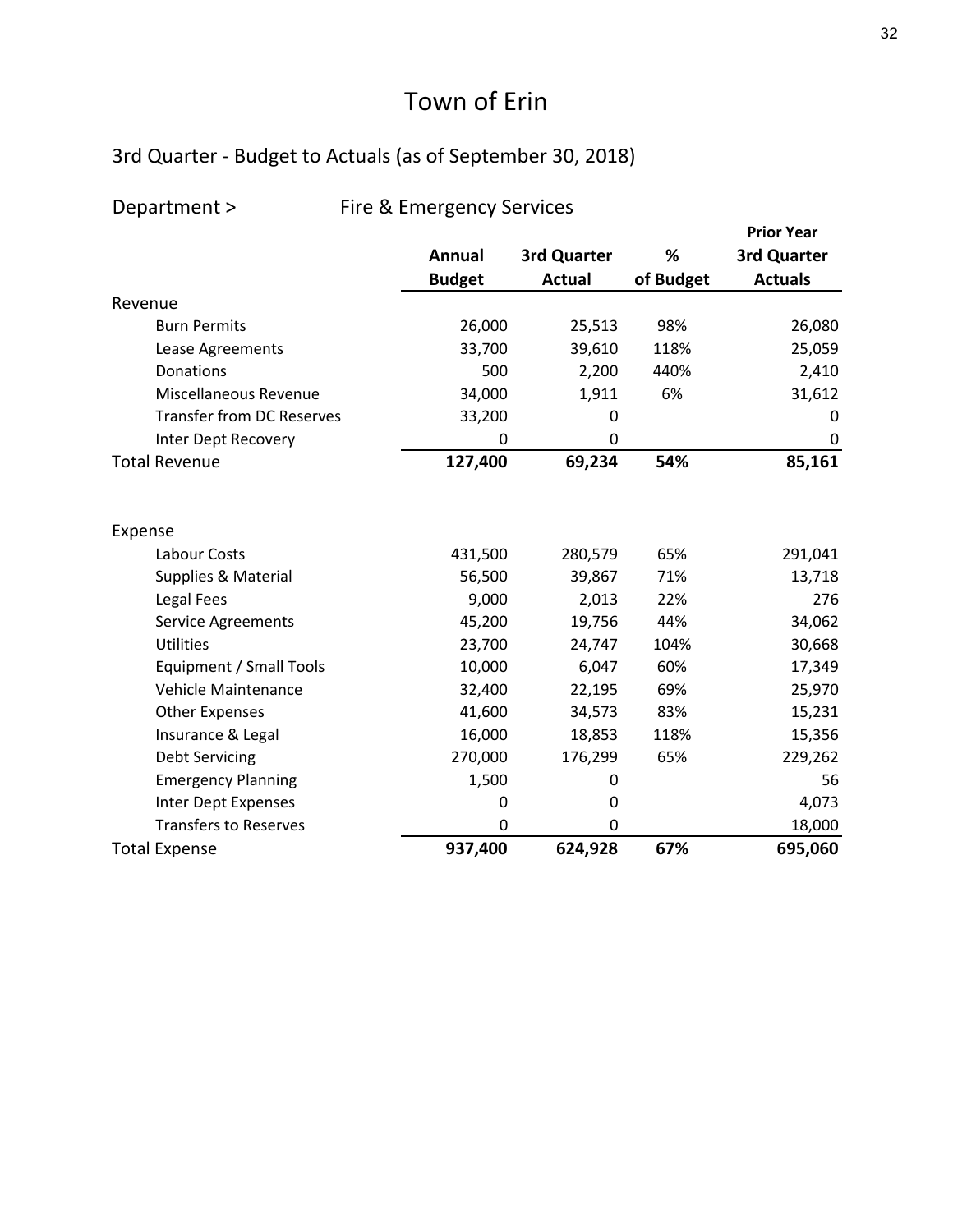| Department >                     | Roads         |               |           |                   |
|----------------------------------|---------------|---------------|-----------|-------------------|
|                                  |               |               |           | <b>Prior Year</b> |
|                                  | Annual        | 3rd Quarter   | $\%$      | 3rd Quarter       |
|                                  | <b>Budget</b> | <b>Actual</b> | of Budget | <b>Actuals</b>    |
| Revenue                          |               |               |           |                   |
| Gravel Levy                      | 110,000       | 97,288        | 88%       | 0                 |
| <b>Other Grant</b>               | 0             | 0             |           | 410               |
| Miscellaneous Revenue            | 15,000        | 12,948        | 86%       | 13,679            |
| <b>Transfer from DC Reserves</b> | 0             | 0             |           | 0                 |
| Cost Recovery                    | $\pmb{0}$     | 12,591        |           | 10,610            |
| Inter Dept Recovery              | 0             | $\mathbf 0$   |           | 0                 |
| <b>Total Revenue</b>             | 125,000       | 122,827       | 98%       | 24,699            |
| Expense                          |               |               |           |                   |
| Labour Costs                     | 1,089,300     | 749,602       | 69%       | 806,640           |
| Supplies & Material              | 34,300        | 13,610        | 40%       | 12,715            |
| <b>Gravel Surface</b>            | 400,000       | 302,148       | 76%       | 455,651           |
| Sanding                          | 180,000       | 121,900       | 68%       | 103,109           |
| Signs                            | 10,000        | 5,707         | 57%       | 11,499            |
| Calcium                          | 195,000       | 157,998       | 81%       | 148,762           |
| <b>Purchased Services</b>        | 15,000        | 15,008        | 100%      | 18,241            |
| Resealing                        | 80,000        | 0             |           | 0                 |
| Roads Maintenance                | 91,500        | 180,749       | 198%      | 83,208            |
| <b>Winter Control</b>            | 5,000         | 21,771        | 435%      | 19,263            |
| <b>Utilities</b>                 | 59,400        | 14,486        | 24%       | 13,930            |
| Equipment/small tools            | 6,000         | 1,340         | 22%       | 5,893             |
| Vehicle Maintenance              | 186,100       | 186,279       | 100%      | 132,073           |
| Vehicle Fuel                     | 156,000       | 116,027       | 74%       | 92,932            |
| <b>Other Expenses</b>            | 18,600        | 10,764        | 58%       | 12,899            |
| Insurance & Legal                | 91,000        | 28,222        | 31%       | 21,438            |
| <b>Debt Servicing</b>            | 137,300       | 17,230        | 13%       | 16,514            |
| Inter Dept Expenses              | 6,000         | 0             |           | 4,073             |
| <b>Transfers to Reserves</b>     | 0             | 0             |           | 0                 |
| <b>Total Expense</b>             | 2,760,500     | 1,942,839     | 70%       | 1,958,840         |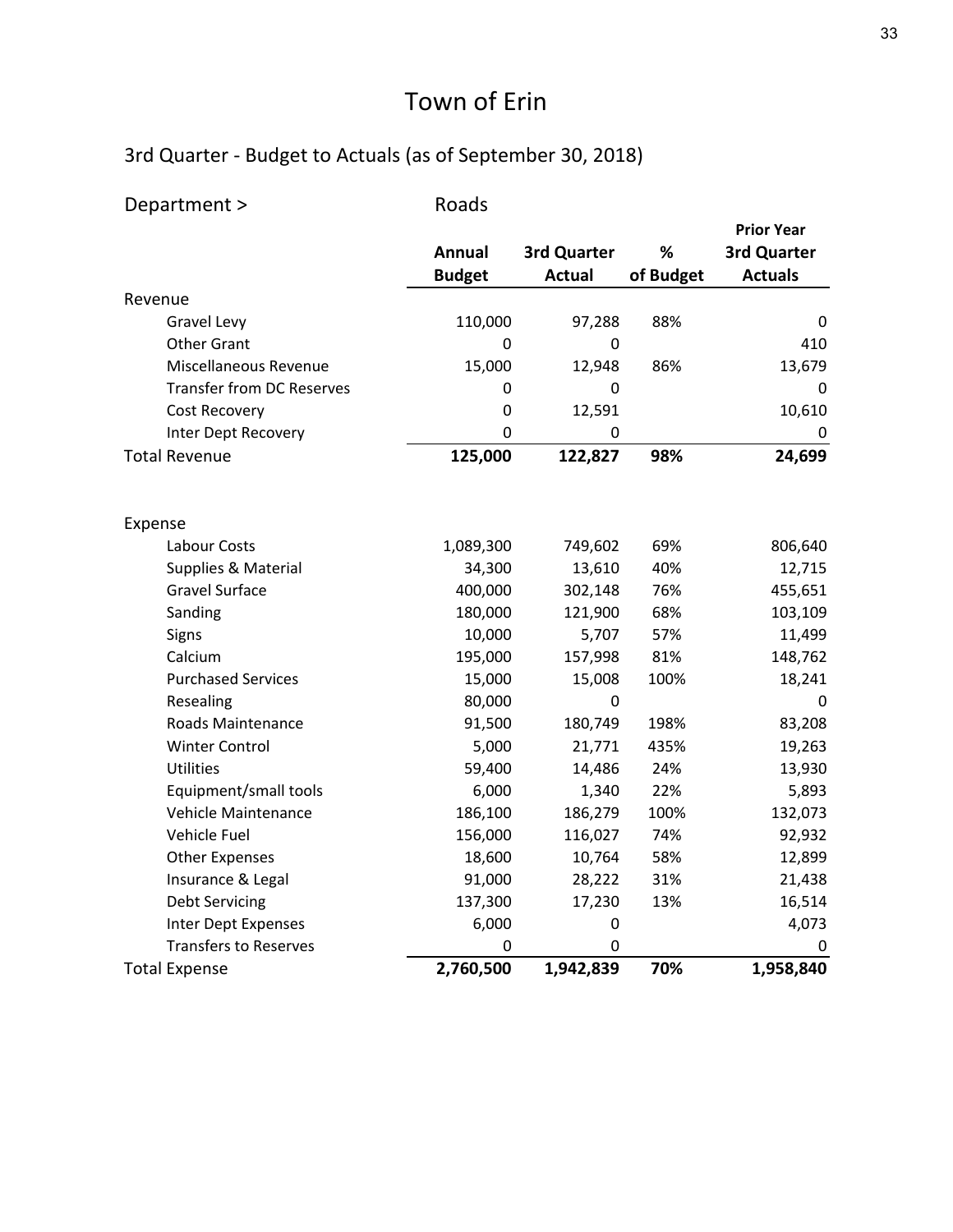| Department >                 | Streetlights            |                       |                |                                                    |
|------------------------------|-------------------------|-----------------------|----------------|----------------------------------------------------|
|                              | Annual<br><b>Budget</b> | 3rd Quarter<br>Actual | %<br>of Budget | <b>Prior Year</b><br>3rd Quarter<br><b>Actuals</b> |
| Revenue                      |                         |                       |                |                                                    |
| Special Area Charge          | 211,200                 | 149,395               | 71%            | 147,310                                            |
| Inter Dept Recovery          | 0                       | 0                     |                | 0                                                  |
| <b>Total Revenue</b>         | 211,200                 | 149,395               | 71%            | 147,310                                            |
| Expense                      |                         |                       |                |                                                    |
| Repairs                      | 40,000                  | 44,876                | 112%           | 15,309                                             |
| <b>Utilities</b>             | 130,000                 | 69,964                | 54%            | 92,732                                             |
| Insurance & Legal            | 1,200                   | 0                     |                | 1,200                                              |
| <b>Transfers to Reserves</b> | 40,000                  | 34,555                | 86%            | 38,069                                             |
| <b>Total Expense</b>         | 211,200                 | 149,395               | 71%            | 147,310                                            |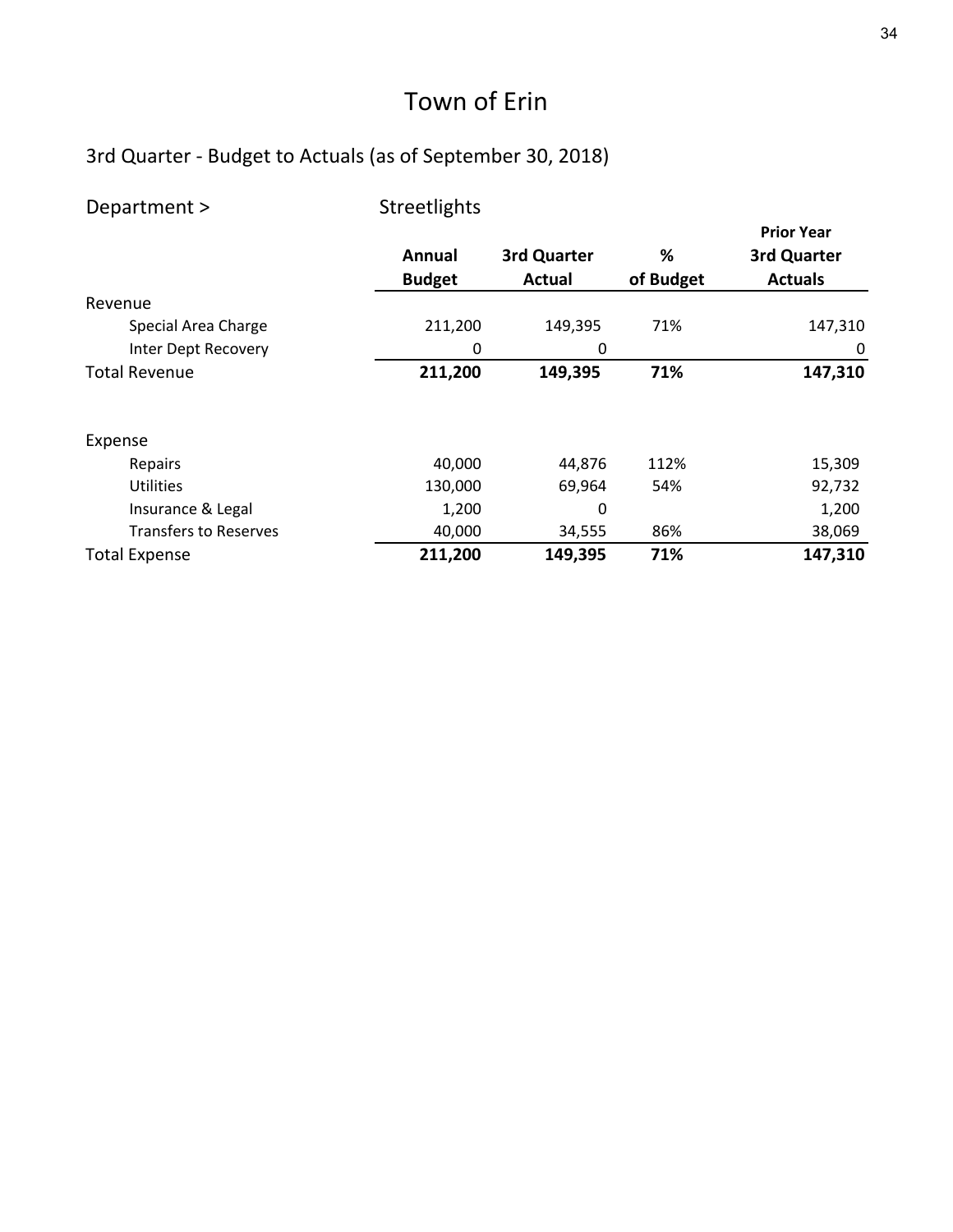| Department >                 | Water         |               |           |                   |
|------------------------------|---------------|---------------|-----------|-------------------|
|                              |               |               |           | <b>Prior Year</b> |
|                              | <b>Annual</b> | 3rd Quarter   | %         | 3rd Quarter       |
|                              | <b>Budget</b> | <b>Actual</b> | of Budget | <b>Actuals</b>    |
| Revenue                      |               |               |           |                   |
| <b>Water Revenues</b>        | 1,474,200     | 1,132,722     | 77%       | 680,085           |
| Miscellaneous Revenue        | 48,500        | 24,184        | 50%       | 41,681            |
| Inter Dept Recovery          | 5,000         | 0             |           | 0                 |
| <b>Total Revenue</b>         | 1,527,700     | 1,156,905     | 76%       | 721,766           |
| Expense                      |               |               |           |                   |
| Labour Costs                 | 542,500       | 350,048       | 65%       | 401,983           |
| Supplies & Material          | 50,500        | 19,511        | 39%       | 23,196            |
| Consulting                   | 8,600         | 4,053         | 47%       | 8,396             |
| <b>Service Agreements</b>    | 34,000        | 228,293       | 671%      | 22,905            |
| <b>General Maintenance</b>   | 96,100        | 38,967        | 41%       | 37,094            |
| Telephone & Mobile           | 8,000         | 4,433         | 55%       | 7,233             |
| Hydro                        | 119,100       | 64,206        | 54%       | 97,396            |
| <b>Natural Gas</b>           | 2,300         | 1,681         | 73%       | 2,469             |
| Equipment / Small Tools      | 6,000         | 12,322        | 205%      | 2,278             |
| Vehicle Maintenance          | 11,200        | 3,392         | 30%       | 6,524             |
| <b>Other Expenses</b>        | 21,800        | 7,101         | 33%       | 9,180             |
| Insurance & Legal            | 16,800        | 18,496        | 110%      | 16,282            |
| <b>Debt Servicing</b>        | 2,000         | 3,134         | 157%      | 3,526             |
| Inter Dept Expenses          | 23,300        | 89            | 0%        | 9,073             |
| <b>Transfers to Reserves</b> | 585,500       | 401,180       | 0%        | 74,231            |
| <b>Total Expense</b>         | 1,527,700     | 1,156,905     | 76%       | 721,766           |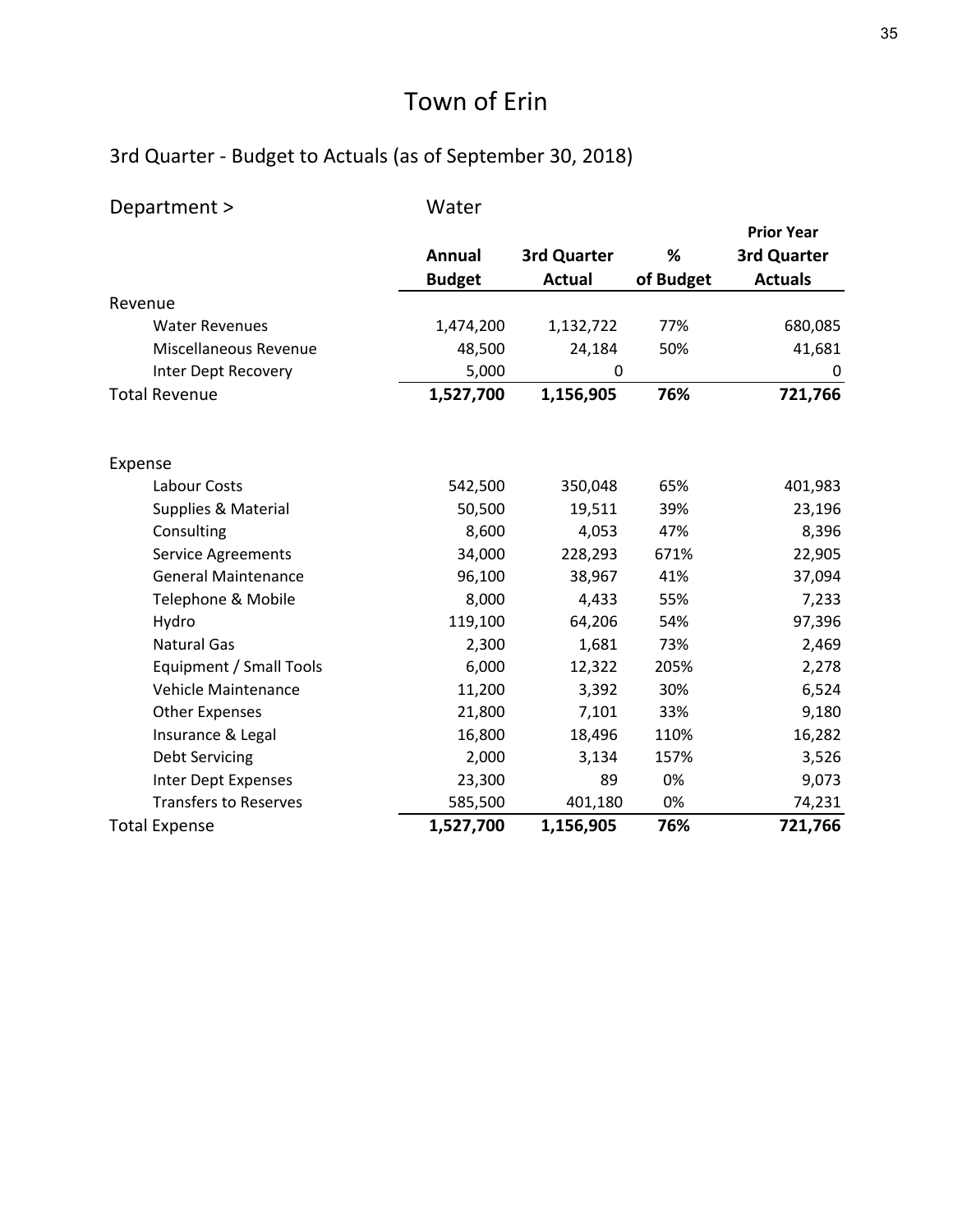| Department >                   | <b>Environmental Services</b> |                       |                |                                                    |  |  |  |  |
|--------------------------------|-------------------------------|-----------------------|----------------|----------------------------------------------------|--|--|--|--|
|                                | Annual<br><b>Budget</b>       | 3rd Quarter<br>Actual | %<br>of Budget | <b>Prior Year</b><br>3rd Quarter<br><b>Actuals</b> |  |  |  |  |
| Revenue                        |                               |                       |                |                                                    |  |  |  |  |
| Grant                          | 0                             | 0                     |                | 6,639                                              |  |  |  |  |
| Miscellaneous Revenue          | 0                             | 0                     |                | 0                                                  |  |  |  |  |
| <b>Total Revenue</b>           | 0                             | 0                     |                | 6,639                                              |  |  |  |  |
| Expense                        |                               |                       |                |                                                    |  |  |  |  |
| <b>Service Agreements</b>      | 15,000                        | 0                     |                | 0                                                  |  |  |  |  |
| <b>Consulting Services</b>     | 5,000                         | O                     |                | 0                                                  |  |  |  |  |
| <b>Source Water Protection</b> | 0                             | 0                     |                | 6,123                                              |  |  |  |  |
| Maintenance                    | 3,370                         | 1,501                 | 45%            | 2,402                                              |  |  |  |  |
| <b>Total Expense</b>           | 23,370                        | 1,501                 | 6%             | 8,524                                              |  |  |  |  |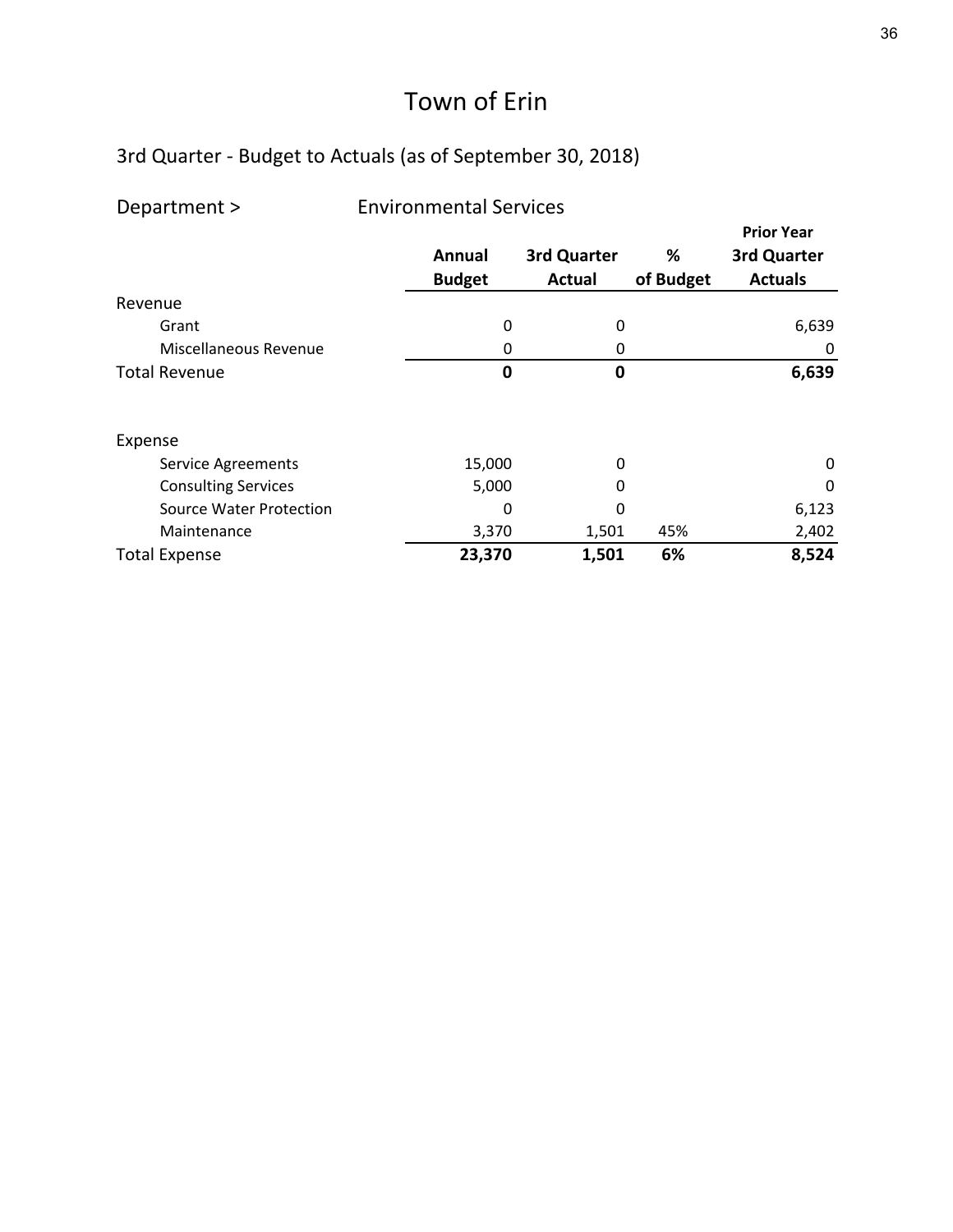| Department >                 | Recreation    |               |           |                   |
|------------------------------|---------------|---------------|-----------|-------------------|
|                              |               |               |           | <b>Prior Year</b> |
|                              | Annual        | 3rd Quarter   | %         | 3rd Quarter       |
|                              | <b>Budget</b> | <b>Actual</b> | of Budget | <b>Actuals</b>    |
| Revenue                      |               |               |           |                   |
| Capital Surcharge            | 6,000         | 21,393        | 357%      | 6,260             |
| Ice Rental                   | 497,805       | 206,282       | 41%       | 197,178           |
| Rentals                      | 135,965       | 87,295        | 64%       | 62,394            |
| Baseball                     | 22,705        | 13,166        | 58%       | 5,504             |
| Soccer                       | 24,775        | 22,171        | 89%       | 4,908             |
| Advertising                  | 8,050         | 325           | 4%        | 748               |
| Donations & Fundraising      | 2,800         | 15,000        | 536%      | 606               |
| Grant                        | 6,500         | 2,610         | 40%       | 0                 |
| Micro Fit Solar              | 0             | 4,167         |           | 7,346             |
| Miscellaneous Revenue        | 27,200        | 15,972        | 59%       | 1,389             |
| Inter Dept Revenue           | 0             | 0             |           | 500               |
| <b>Transfers fm Reserves</b> | 43,000        | 0             |           | 0                 |
| <b>Total Revenue</b>         | 774,800       | 388,381       | 50%       | 286,833           |
|                              |               |               |           |                   |
| Expense                      |               |               |           |                   |
| Labour Costs                 | 539,400       | 438,688       | 81%       | 507,301           |
| Supplies & Material          | 148,970       | 29,057        | 20%       | 53,673            |
| <b>Service Agreements</b>    | 14,400        | 45,580        | 317%      | 13,677            |
| <b>General Maintenance</b>   | 66,200        | 23,915        | 36%       | 49,248            |
| <b>Winter Control</b>        | 19,500        | 4,313         | 22%       | 8,189             |
| Telephone & Mobile           | 14,200        | 5,140         | 36%       | 3,741             |
| Hydro                        | 222,050       | 113,398       | 51%       | 131,863           |
| <b>Natural Gas</b>           | 47,200        | 30,917        | 66%       | 34,139            |
| Water & Sewage               | 47,650        | 52,013        | 109%      | 35,681            |
| Equipment / Small Tools      | 84,250        | 0             |           | 46,695            |
| Vehicle Maintenance          | 3,400         | 787           | 23%       | 785               |
| <b>Other Expenses</b>        | 53,840        | 14,056        | 26%       | 5,341             |
| Insurance & Legal            | 23,800        | 29,418        | 124%      | 23,389            |
| <b>Debt Servicing</b>        | 26,500        | 0             |           | 0                 |
| <b>Transfers to Reserves</b> | 30,590        | 45,590        | 149%      | 0                 |
| <b>Total Expense</b>         | 1,341,950     | 832,872       | 62%       | 913,722           |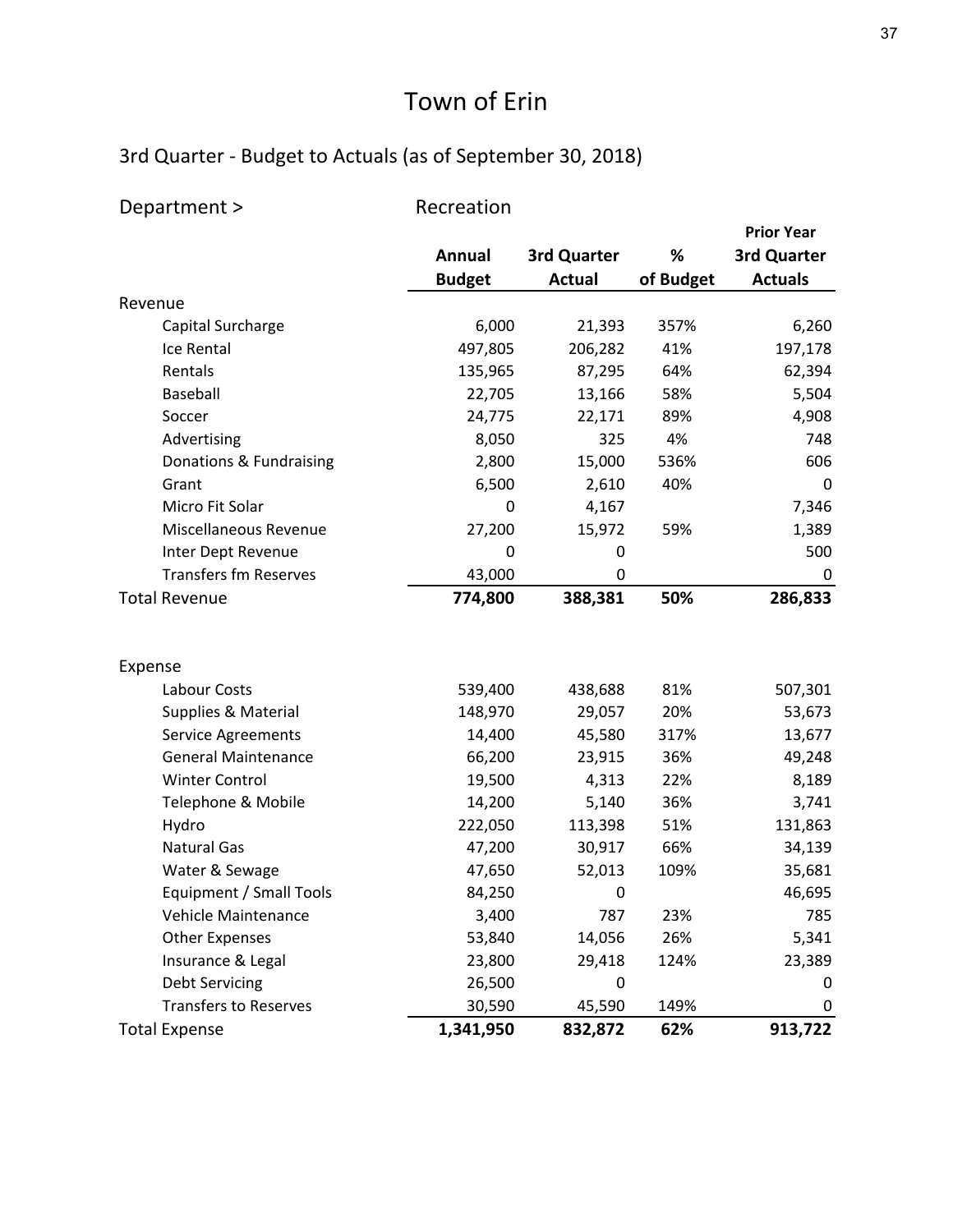| Department >                 | Cemeteries    |               |           |                   |
|------------------------------|---------------|---------------|-----------|-------------------|
|                              |               |               |           | <b>Prior Year</b> |
|                              | <b>Annual</b> | 3rd Quarter   | %         | 3rd Quarter       |
|                              | <b>Budget</b> | <b>Actual</b> | of Budget | <b>Actuals</b>    |
| Revenue                      |               |               |           |                   |
| Miscellaneous Revenue        | 0             | 25            |           | 0                 |
| <b>Transfer fm Reserve</b>   | 0             | 0             |           | 0                 |
| <b>Total Revenue</b>         | 0             | 25            |           | $\mathbf 0$       |
| Expense                      |               |               |           |                   |
| <b>General Maintenance</b>   | 4,000         | 0             |           | 2,761             |
| <b>Transfers to Reserves</b> | 0             | 0             |           | 0                 |
| <b>Total Expense</b>         | 4,000         | 0             |           | 2,761             |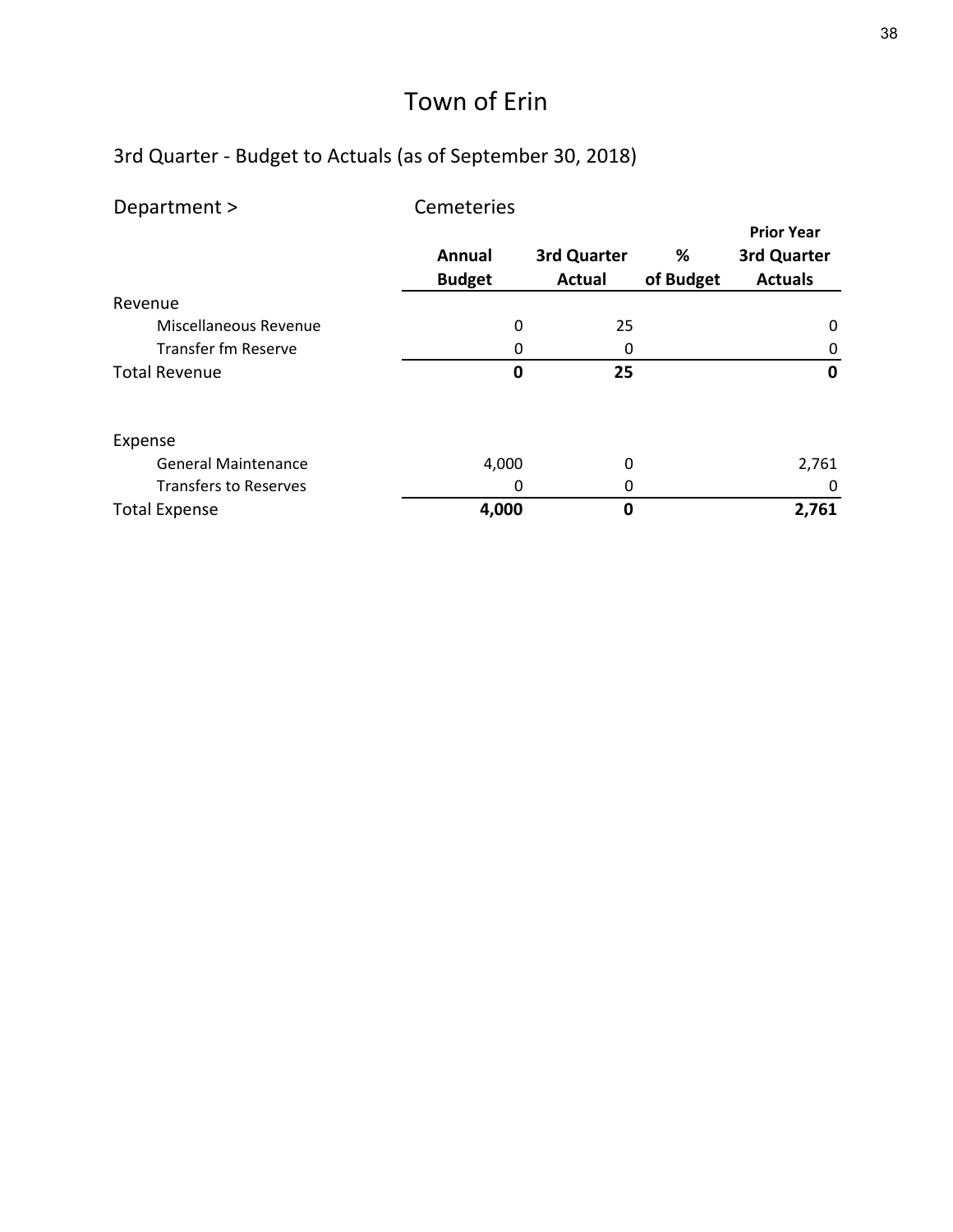| Department >                 | <b>BIA</b>    |             |           |                   |
|------------------------------|---------------|-------------|-----------|-------------------|
|                              |               |             |           | <b>Prior Year</b> |
|                              | Annual        | 3rd Quarter | %         | 3rd Quarter       |
|                              | <b>Budget</b> | Actual      | of Budget | <b>Actuals</b>    |
| Revenue                      |               |             |           |                   |
| Special Levy                 | 17,200        | 17,200      | 100%      | 17,200            |
| Miscellaneous Revenue        | 18,100        | 9,772       | 54%       | 15,227            |
| <b>Transfer fm Operating</b> | 13,500        | 13,500      | 100%      | 0                 |
| Trf fm Economic Development  | 0             | 3,593       |           | 0                 |
| <b>Total Revenue</b>         | 48,800        | 44,066      | 90%       | 32,427            |
| Expense                      |               |             |           |                   |
| Supplies & Material          | 13,200        | 5,706       | 43%       | 3,709             |
| Advertising/Promo            | 32,700        | 20,148      | 62%       | 23,741            |
| <b>Other Expenses</b>        | 2,900         | 1,335       | 46%       | 1,228             |
| Inter Dept Expenses          | 0             | 0           |           | 740               |
| <b>Transfers to Reserves</b> | 0             | 16,876      |           | 0                 |
| <b>Total Expense</b>         | 48,800        | 44,066      | 90%       | 29,418            |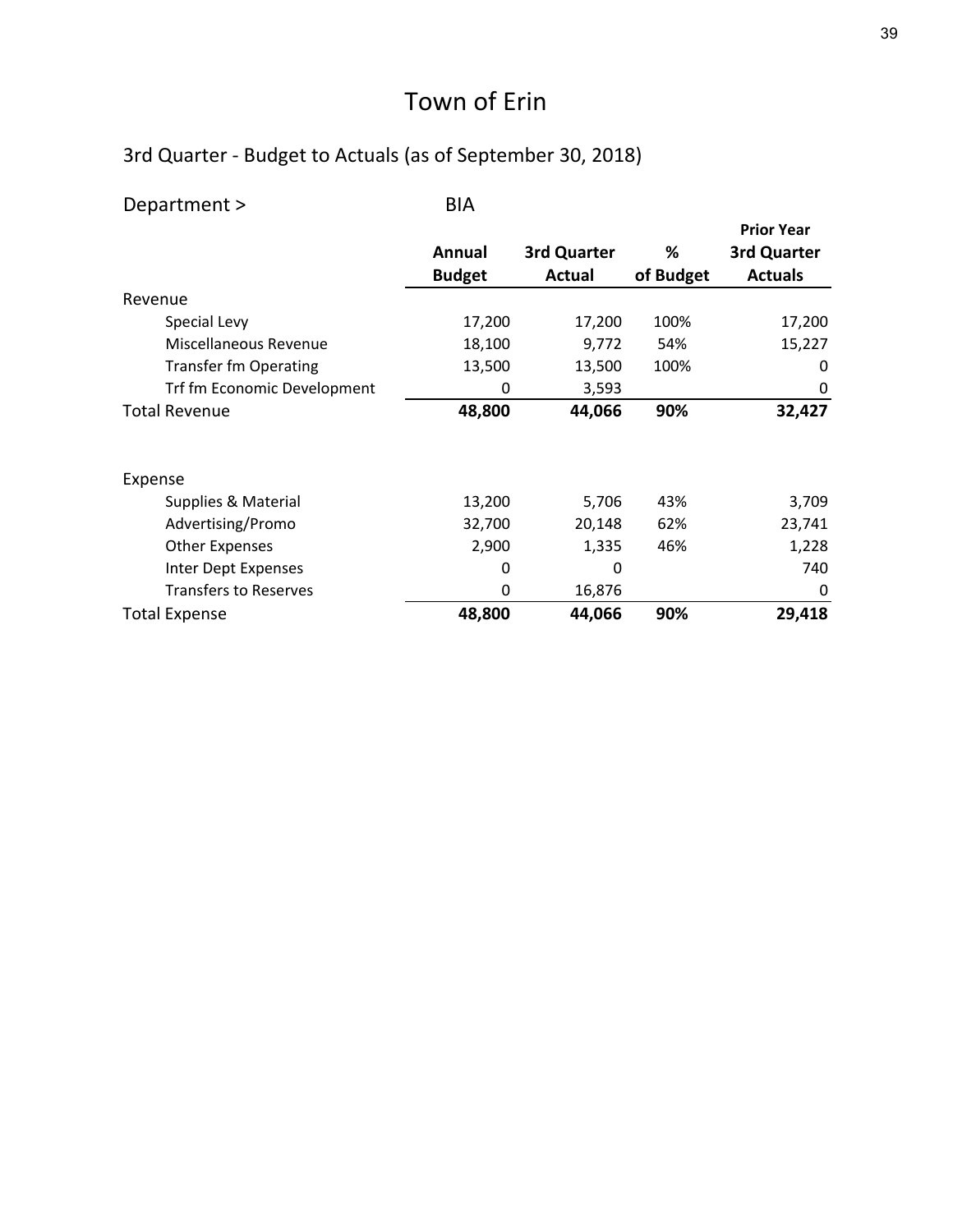#### **2015 / 2016 / 2017 / 2018 Capital Projects Third Quarter 'Budget vs. Actuals' as of September 30, 2018**

| Status                                         |  |
|------------------------------------------------|--|
| Project completed                              |  |
| In Progress                                    |  |
| Project complications/delays being encountered |  |
|                                                |  |

#### **Corporate Services**

| Original<br><b>Budget</b><br>Year | <b>Project Title</b>           | Description                                                                                                            | <b>Status</b> | <b>Status Description</b>                                                                                                              | <b>Total Budget</b> | <b>Amount Spent In</b><br><b>Prior Years</b> | <b>Amount Spent In 2018</b><br>(as of September 30,<br>2018) | <b>Remaining Budget</b><br><b>Available For Project</b> | Approved Sources of Funding Keystone GL Account              |              |
|-----------------------------------|--------------------------------|------------------------------------------------------------------------------------------------------------------------|---------------|----------------------------------------------------------------------------------------------------------------------------------------|---------------------|----------------------------------------------|--------------------------------------------------------------|---------------------------------------------------------|--------------------------------------------------------------|--------------|
| 2018                              | Server Room A/C                | Includes standalone unit to keep servers from<br>overheating, drain routing to remove condensation                     |               | Final invoice to be received and paid.                                                                                                 | 12,000              |                                              | 2,193                                                        | 9,807                                                   | Taxation (\$12,000)                                          | 20-8102-7030 |
| 2017                              | Municipal Office - Renovations | Address numerous deficiencies within Town Hall,<br>especially AODA requirements<br>2017 Budget Carryforward: \$151,500 |               | Town renovation complete. Grant application was<br>not successful. Council approved to move forward<br>with Town's portion of funding. | 151,500             | 137,156                                      | 14,526                                                       | 183                                                     | Taxation (\$51,500)<br>Admin Office Reserve (\$100,000)      | 20-8102-7000 |
| 2018                              | Replace telephone system       |                                                                                                                        |               | Project complete.                                                                                                                      | 30,000              |                                              | 22,337                                                       | 7.663                                                   | Taxation (\$20,000)<br>Admin - Phone Reserves<br>( \$10,000] | 20-8102-7040 |
| 2018                              | Municipal building security    | Includes security camera installation and card readers<br>installation                                                 |               | Card reader implementation complete with some<br>work pending over the auto door closers. Security<br>camera installation pending.     | 25,000              |                                              | 20,098                                                       | 4.902                                                   | Infrastructure Renewal Reserve<br>( \$25,000)                | 20-8102-7040 |
| 2018                              | Elevator                       | Townhall to meet accessibility regulations in Ontario                                                                  |               | RFP was re-issued. Elevator was purchased.<br>Construction project will be early 2019.                                                 | 250,000             |                                              | 8,700                                                        | 241,300                                                 | Debt (\$250,000)                                             | 20-8102-7000 |
|                                   |                                |                                                                                                                        |               | Total >                                                                                                                                | 598,500             | 137,156                                      | 71,768                                                       | 385,094                                                 |                                                              |              |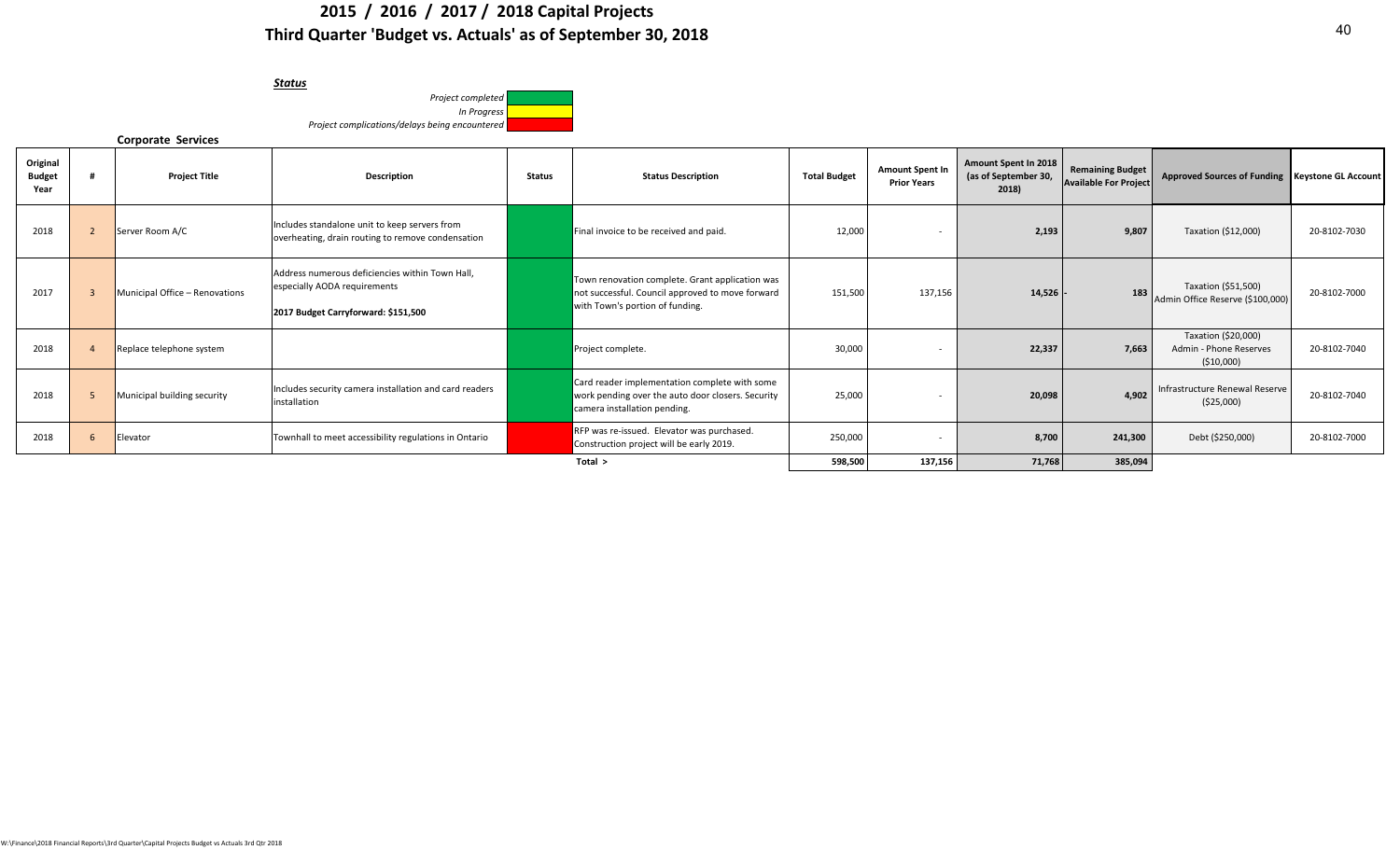| Project completed                              |
|------------------------------------------------|
| In Progress                                    |
| Project complications/delays being encountered |

|                                   |                 | Fire & Emergency Services Program                            |                                                                                                              |        |                                                                                                                            |                     |                                       |                                                       |                                                         |                                                                       |              |
|-----------------------------------|-----------------|--------------------------------------------------------------|--------------------------------------------------------------------------------------------------------------|--------|----------------------------------------------------------------------------------------------------------------------------|---------------------|---------------------------------------|-------------------------------------------------------|---------------------------------------------------------|-----------------------------------------------------------------------|--------------|
| Original<br><b>Budget</b><br>Year |                 | <b>Project Title</b>                                         | <b>Project Description</b>                                                                                   | Status | <b>Status Description</b>                                                                                                  | <b>Total Budget</b> | Amount Spent In<br><b>Prior Years</b> | Amount Spent In 2018<br>(as of September 30,<br>2018) | <b>Remaining Budget</b><br><b>Available For Project</b> | Approved Sources of Funding   Keystone GL Account                     |              |
| 2015                              |                 | Pumper 11 Replacement - Erin<br>Station 10                   | 2015 Budget Carryforward: \$264,000<br>2016 Budget Carryforward: \$257,000                                   |        | RFP has been issued to assess lease vs buy options.                                                                        | 521,000             | 106,848                               | $\sim$                                                | 414,152                                                 | Debt (\$521,000)                                                      | 20-8200-5624 |
| 2017                              |                 | Radio System Upgrade and Radio<br>Reception                  | Two repeaters for Pumpers 11 and 52<br>2017 Budget Carryforward: \$20,000<br>2018 Budget Addition: \$100,000 |        | Project Complete                                                                                                           | 120,000             |                                       | 89,153                                                | 30,847                                                  | Taxation (\$20,000)<br>Infrastructure Renewal Reserve<br>( \$100,000) | 20-8201-7040 |
| 2018                              |                 | <b>Hydraulic Shears</b>                                      | 2 heavy duty cutters                                                                                         |        | <b>Project Complete</b>                                                                                                    | 35,000              |                                       | 33,204                                                | 1.796                                                   | Infrastructure Renewal Reserve<br>( \$35,000)                         | 20-8300-7040 |
| 2018                              | 10 <sup>1</sup> | Contribution to Replace Water<br>Tanker - 1990 International | Resolution #17-405 approves a transfer from working<br>capital reserve to fire truck reserve for 2018        |        | Entry will be completed in Q4.                                                                                             | 75,000              |                                       | $\overline{\phantom{0}}$                              | 75,000                                                  | Working Capital Reserve to Fire<br>Truck Reserve (\$75,000)           |              |
| 2018                              | 11              | Computer aided dispatch                                      |                                                                                                              |        | Completed in 2017 utilizing operating budget.<br>There will be not be a withdrawal from<br>Infrastructure Renewal Reserve. | 13,000              |                                       | $\overline{\phantom{0}}$                              | 13,000                                                  | Infrastructure Renewal Reserve<br>( \$13,000)                         | 10-3000-5375 |
|                                   |                 |                                                              |                                                                                                              |        | Total >                                                                                                                    | 764,000             | 106,848                               | 122,357                                               | 534,795                                                 |                                                                       |              |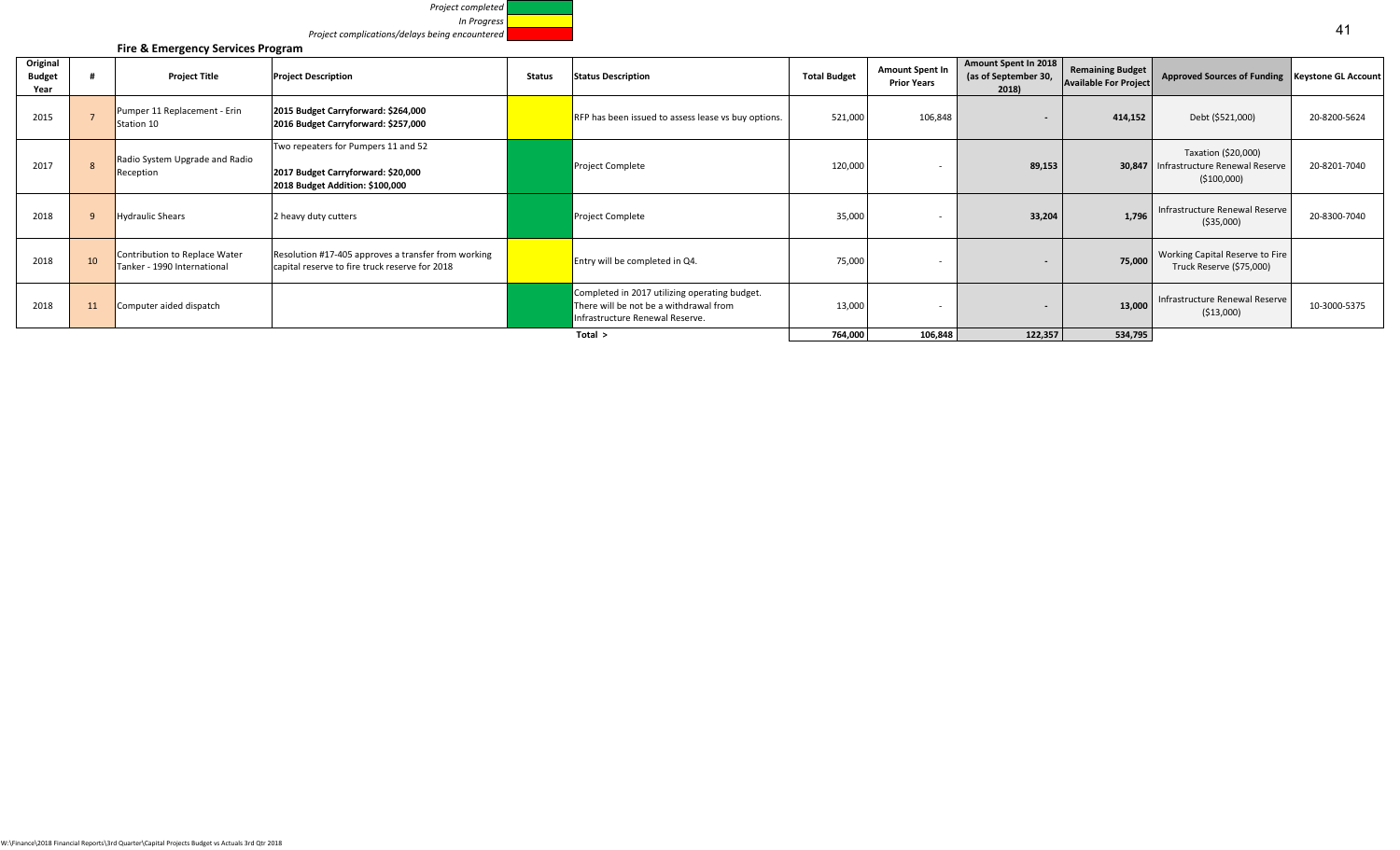

**Roads Program**

| Original<br><b>Budget</b><br>Year |    | <b>Project Title</b>                                        | <b>Project Description</b>                                                                                                                                                                                                                                                                 | <b>Status</b> | <b>Status Description</b>                                                                                                                                                                                                               | <b>Total Budget</b> | <b>Amount Spent In</b><br><b>Prior Years</b> | Amount Spent In 2018<br>(as of September 30,<br>2018) | <b>Remaining Budget</b><br><b>Available For Project</b> | <b>Approved Sources of Funding</b>                                                  | <b>GL Account</b>            |
|-----------------------------------|----|-------------------------------------------------------------|--------------------------------------------------------------------------------------------------------------------------------------------------------------------------------------------------------------------------------------------------------------------------------------------|---------------|-----------------------------------------------------------------------------------------------------------------------------------------------------------------------------------------------------------------------------------------|---------------------|----------------------------------------------|-------------------------------------------------------|---------------------------------------------------------|-------------------------------------------------------------------------------------|------------------------------|
| 2017                              | 12 | <b>Station St. Rehabilitation</b>                           | Bridge, Dam, & Sidewalk replacement<br>2017 Budget Carryforward: \$1,221,154                                                                                                                                                                                                               |               | Received OCIF grant. Infrastructure Ontario loan<br>application approved. Town will not draw on loan<br>until RFP process has been approved by Council.<br>Remaining budget will be determined in 2019 once<br>the tender is completed. | 1,221,154           | 57,573                                       | 19,373                                                | 1,144,208                                               | Debt                                                                                | 20-8400-7000<br>20-8400-7010 |
| 2016                              | 13 | Urban Reconstruct - Daniel St (Ross<br>to south of Church)  | 2015 Budget Carryforward to 2017: \$78,120<br>Expenses came in 2018. Funded from Roads Capital<br>Reserve                                                                                                                                                                                  |               | Storm study complete. Base plan survey complete.<br>Waiting for final invoice. Delayed until waste water<br>environmental assessment is finalized.                                                                                      | 78,120              |                                              | 24,161                                                | 53,959                                                  | Roads Capital Reserve (\$46,555)<br>Remainder from DC Reserves                      | 20-8401-7000<br>20-8401-7010 |
| 2015                              | 14 | Replace Bridge 2045 (4 <sup>th</sup> line) -<br>Design only | 2016 Budget Carryforward: \$28,438                                                                                                                                                                                                                                                         |               | Environmental Assessment complete. No more<br>invoices.                                                                                                                                                                                 | 28,438              | 6,248                                        | $\sim$                                                | 22,190                                                  | Roads Capital Reserve                                                               | 20-8410-7000                 |
| 2018                              | 15 | Culvert 2045 Replacement-Fourth<br>Line                     | Council Resolution #18-117 approved a transfer from<br>the Surface Treatment project surplus to the Culvert<br>2045 Replacement project of \$133,000                                                                                                                                       |               | Project has been tendered and awarded. Successful<br>proponent is expected to complete all work by<br>September 28, 2018. Final invoices will be entered<br>before the end year.                                                        | 758,600             |                                              | 373,646                                               | 384,954                                                 | OCIF (\$164,408)<br>Gas Tax (\$236,192)<br>Debt (\$225,000)<br>Taxation (\$133,000) | 20-8410-7000<br>20-8410-7010 |
| 2017                              | 16 | Sidewalk Program                                            | Miscellaneous sidewalk replacement including Barker<br>Street sidewalk.<br>Council Resolution #17-455 approved a \$32,000 increase<br>to the 2018 Sidewalk program funded from the Sidewalk<br>reserve.<br>2017 Budget Carryforward: \$60,000<br>2018 Budget Addition: \$60,000 + \$32,000 |               | Project has been tendered and awarded. Successful<br>proponent is expected to complete all work by Q3<br>2018.                                                                                                                          | 152,000             |                                              | $\overline{\phantom{a}}$                              | 152,000                                                 | Gas Tax (\$60,000)<br>Taxation (\$60,000)<br>Sidewalk Reserve (\$32,000)            | 20-8403-7000                 |
| 2018                              | 17 | Dundas St.                                                  | Pulverize and resurface (from Erin Heights to Bridge at<br>Carberry)                                                                                                                                                                                                                       |               | Project has been tendered and awarded. Successful<br>proponent is expected to complete all work by Q3<br>2018.                                                                                                                          | 85,000              |                                              | 72,102                                                | 12,898                                                  | Taxation (\$85,000)                                                                 | 20-8414-7000                 |
| 2018                              | 18 | Rural Reconstruction SR 27<br>"Moonshine Mountain"          | Excavate a significant portion of the hillside gravel to<br>realign the road to provide a wider road surface and<br>improved drainage and<br>roadside safety                                                                                                                               |               | Project has been tendered and awarded. Successful<br>proponent is expected to complete all work by Q3<br>2018.                                                                                                                          | 50,000              |                                              | 55,982                                                | 5,982                                                   | Debt (\$50,000)                                                                     | 20-8415-7000                 |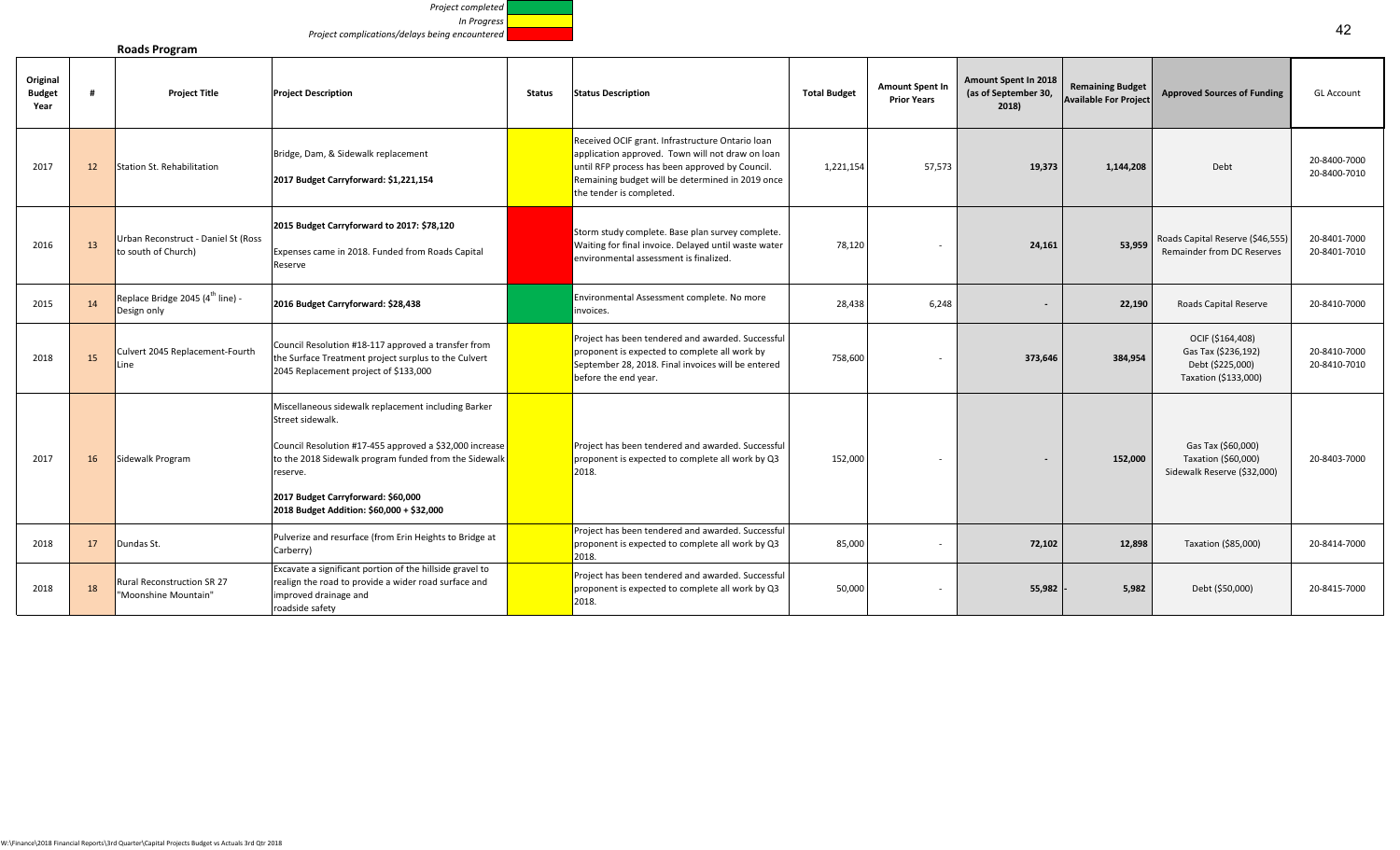| Project completed                              |  |
|------------------------------------------------|--|
| In Progress                                    |  |
| Project complications/delays being encountered |  |

#### **Roads Program**

| Reconstruction of station street from the Hillsburgh<br>Library to the 6th Line- pulverize and resurface treat<br>including in house drainage improvements. Surface<br>treatment for 8th Line, Dundas to 17SR, parts of 2nd<br>Line, and misc. repairs.<br><b>Rural Reconstruction Station Street</b><br>Debt (\$200,000)<br>19<br>201,000<br>2018<br>Project Complete. No more invoices.<br>151,253<br>49,747<br>and Surface Treatment<br>Infrastructure Reserve (\$1,000)<br>2018 Budget was \$380k. Council Resolution #18-117<br>approved these projects to be awarded to Norjohn<br>Contracting and the surplus of funds to be reallocated to<br>the Replacement of Structure 2045 project (\$133k) and<br>the Main Street Pedestrian Crosswalk project (\$46k)<br>Gas Tax (\$170,700)<br>As per OSIM structure inspections<br>Project has been tendered and awarded. Successful<br>Roads Capital Reserve (\$217,756)<br>2017<br>Bridge & Culvert major maintenance<br>proponent is expected to complete all work by Q4<br>606,700<br>58,773<br>141,778<br>406,148<br>20<br>Infrastructure Reserve<br>2018.<br>2017 Budget Carryforward: \$606,700<br>( \$218, 244) | Original<br><b>Budget</b><br>Year | <b>Project Title</b> | <b>Project Description</b> | <b>Status</b> | <b>Status Description</b> | <b>Total Budget</b> | <b>Amount Spent In</b><br><b>Prior Years</b> | <b>Amount Spent In 2018</b><br>(as of September 30,<br>2018) | <b>Remaining Budget</b><br><b>Available For Project</b> | <b>Approved Sources of Funding</b> | <b>GL Account</b> |
|--------------------------------------------------------------------------------------------------------------------------------------------------------------------------------------------------------------------------------------------------------------------------------------------------------------------------------------------------------------------------------------------------------------------------------------------------------------------------------------------------------------------------------------------------------------------------------------------------------------------------------------------------------------------------------------------------------------------------------------------------------------------------------------------------------------------------------------------------------------------------------------------------------------------------------------------------------------------------------------------------------------------------------------------------------------------------------------------------------------------------------------------------------------------------|-----------------------------------|----------------------|----------------------------|---------------|---------------------------|---------------------|----------------------------------------------|--------------------------------------------------------------|---------------------------------------------------------|------------------------------------|-------------------|
|                                                                                                                                                                                                                                                                                                                                                                                                                                                                                                                                                                                                                                                                                                                                                                                                                                                                                                                                                                                                                                                                                                                                                                          |                                   |                      |                            |               |                           |                     |                                              |                                                              |                                                         |                                    | 20-8416-7000      |
|                                                                                                                                                                                                                                                                                                                                                                                                                                                                                                                                                                                                                                                                                                                                                                                                                                                                                                                                                                                                                                                                                                                                                                          |                                   |                      |                            |               |                           |                     |                                              |                                                              |                                                         |                                    | 20-8407-7000      |
| Council Resolution #18-117 approved a transfer from<br>the Surface Treatment project surplus to the Crosswalk -<br>Project has been tendered and awarded. Successful<br>Main St, Erin project of \$46,000<br>Infrastructure Reserve (\$50,000)<br>Crosswalk - Main St, Erin<br>96,000<br>3,987<br>68,924<br>2017<br>21<br>proponent is expected to complete all work by Q3<br>23,088<br>Taxation (\$46,000)<br>2018.<br>2017 Budget Carryforward: \$50,000<br>2018 Budget Addition: \$46,000                                                                                                                                                                                                                                                                                                                                                                                                                                                                                                                                                                                                                                                                             |                                   |                      |                            |               |                           |                     |                                              |                                                              |                                                         |                                    | 20-8408-7000      |
| Streetlight Reserve (\$150k)<br>2018<br><b>LED Streetlights</b><br>Conversion of LED Streetlights. Resolution #18-251<br>RFQ - awarded to vendor<br>389,459<br>remainder loan from<br>22<br>Infrastructure Reserve.                                                                                                                                                                                                                                                                                                                                                                                                                                                                                                                                                                                                                                                                                                                                                                                                                                                                                                                                                      |                                   |                      |                            |               |                           |                     |                                              |                                                              |                                                         |                                    | 20-8417-7040      |
| This unit will allow the Tractor (unit 41) to retire from<br>winter service and be retained for roadside mowing and<br>Project has been tendered and awarded. Truck is<br>Single Axle Dump Truck/Winter<br>23<br>240,000<br>2018<br>shoulder retrieval. The<br>ordered and on the way. Delivery is expected early<br>240,000<br>Debt (\$240,000)<br>$\sim$<br>Sadner<br>new truck will be able to provide winter service the<br>2019.<br>Towns in a fraction of the time it currently takes                                                                                                                                                                                                                                                                                                                                                                                                                                                                                                                                                                                                                                                                              |                                   |                      |                            |               |                           |                     |                                              |                                                              |                                                         |                                    | 20-8404-7035      |
| In an attempt to reduce maintenance gravel costs an<br>increased effort is to be made<br>20,000<br>2018<br>Road Shoulder Reclaimer<br>Project Complete<br>15,244<br>4,756<br>24<br>Taxation (\$20,000)<br>to reclaim shoulder gravel reducing material costs and<br>improving drainage.<br>3,926,471<br>126,581<br>876,629<br>2,533,802<br>Total >                                                                                                                                                                                                                                                                                                                                                                                                                                                                                                                                                                                                                                                                                                                                                                                                                       |                                   |                      |                            |               |                           |                     |                                              |                                                              |                                                         |                                    | 20-8404-7040      |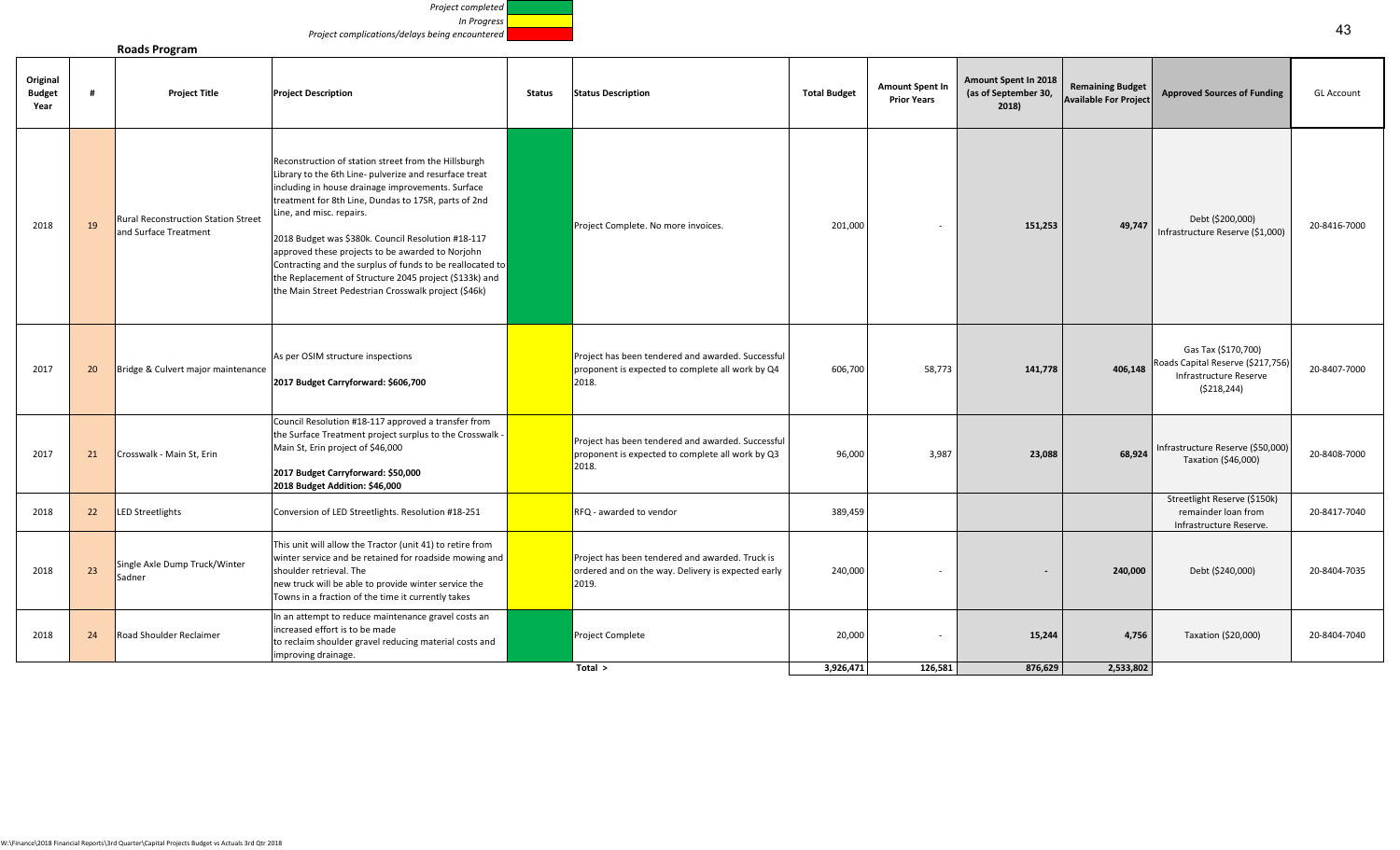

**Water Program**

| Original<br><b>Budget</b><br>Year |                 | <b>Project Title</b>                                                             | <b>Project Description</b>                                                                                                                                                                                                                   | <b>Status</b> | <b>Status Description</b>                                                                 | <b>Total Budget</b> | <b>Amount Spent In</b><br><b>Prior Years</b> | Amount Spent In 2018<br>(as of September 30,<br>2018) | <b>Remaining Budget</b><br><b>Available For Project</b> | <b>Approved Sources of Funding</b>      | <b>GL Account</b> |
|-----------------------------------|-----------------|----------------------------------------------------------------------------------|----------------------------------------------------------------------------------------------------------------------------------------------------------------------------------------------------------------------------------------------|---------------|-------------------------------------------------------------------------------------------|---------------------|----------------------------------------------|-------------------------------------------------------|---------------------------------------------------------|-----------------------------------------|-------------------|
| 2017                              | 25              | Well #8 Generator upgrade                                                        | To meet the new TSSA refueling<br>regulations. The Technical Standards and Safety<br>Authority has implemented to new standards for fixed<br>generators.                                                                                     |               | Project complete                                                                          | $36,000$ \$         | 8,597                                        | 29,655                                                | 2.252                                                   | Water Life Cycle Reserve<br>( \$36,000) | 20-8503-7040      |
| 2018                              | 26              | Hillsburgh Heights Generator                                                     | Upgrades to meet the new TSSA re-fueling regulations.<br>See above                                                                                                                                                                           |               | Project complete                                                                          | $25,000$ \$         |                                              | 27,279                                                | 2,279                                                   | Water Life Cycle Reserve<br>( \$25,000) | 20-8510-7040      |
| 2018                              | 27              | New Security Camera at all Water<br><b>Facilities</b>                            | To enhance safety and to protect the Municipalities<br>Assets/Infrastructure<br>(Erin Well # 7 Security Cameras completed in 2016-2017,<br>other facilities to be done in 2018)                                                              |               | Cameras have been ordered and installation will be<br>completed by Q3                     | $10,000$ \$         |                                              | 2,441                                                 | 7.559                                                   | Water Life Cycle Reserve<br>( \$10,000) | 20-8511-7040      |
| 2018                              | 28              | Fire Hydrant<br>Rehabilitation/Replacement Program well as enhancing aesthetics. | Ensures hydrants are operable for emergency use, as                                                                                                                                                                                          |               | Project on hold                                                                           | $16,000$ \$         |                                              |                                                       | 16,000                                                  | Water Life Cycle Reserve<br>( \$16,000) | 20-8506-7040      |
| 2018                              | 29              | Meter Replacement Program                                                        | Continue to replace older-style mechanical meters<br>(residential, commercial, industrial) with new-style<br>radio-frequency mechanical meters.                                                                                              |               | Project on hold                                                                           | $11,000$ \$         |                                              |                                                       | 11,000                                                  | Water Life Cycle Reserve<br>( \$11,000) | 20-8507-7040      |
| 2018                              | 30 <sup>°</sup> | Replace all Chlorine (Cl2) Analyzer<br>Units at all 4 Well House Facilities      | Two chlorine analyzers are past operable life<br>expectancy; all units are +15 years in age, and are due<br>for replacement as per Manufacturer recommendations<br>to ensure consistent and accurate measurement of<br>Chlorine<br>readings. |               | Two CI2 will be replaced and will assist with<br>eliminating weekend well checks in 2019. | $25,000$ \$         |                                              |                                                       | 25,000                                                  | Water Life Cycle Reserve<br>( \$25,000) | 20-8511-7030      |
|                                   |                 |                                                                                  |                                                                                                                                                                                                                                              |               | Total >                                                                                   | 123,000             | 8,597                                        | 59,375                                                | 55,028                                                  |                                         |                   |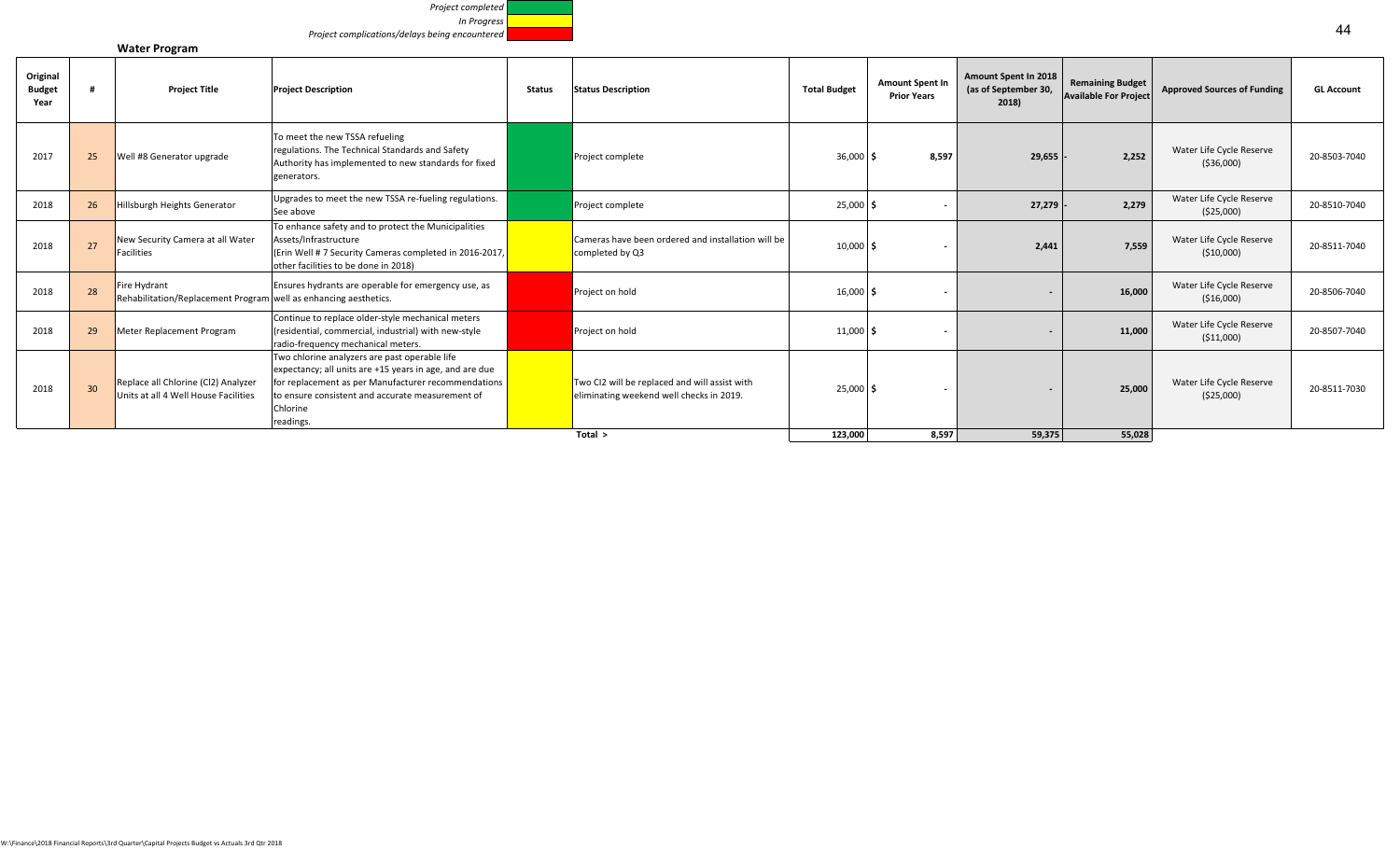

#### **Environmental Services**

| Original<br><b>Budget</b><br>Year |                 | <b>Project Title</b>                             | <b>Project Description</b>                                                                                                                                                                                                                               | <b>Status</b> | <b>Status Description</b>                                                                                                                                                           | <b>Total Budget</b> | <b>Amount Spent In</b><br><b>Prior Years</b> | Amount Spent In 2018<br>(as of September 30,<br>2018) | <b>Remaining Budget</b><br><b>Available For Project</b> | <b>Approved Sources of Funding</b>                                                                       | <b>GL Account</b>            |
|-----------------------------------|-----------------|--------------------------------------------------|----------------------------------------------------------------------------------------------------------------------------------------------------------------------------------------------------------------------------------------------------------|---------------|-------------------------------------------------------------------------------------------------------------------------------------------------------------------------------------|---------------------|----------------------------------------------|-------------------------------------------------------|---------------------------------------------------------|----------------------------------------------------------------------------------------------------------|------------------------------|
| 2015                              | 31              | New Water Supply - Erin Production<br>Well       |                                                                                                                                                                                                                                                          |               | Part of Water EA project                                                                                                                                                            | 120,000             |                                              |                                                       | 120,000                                                 |                                                                                                          | 20-8520                      |
| 2015/2016                         | 32              | SSMP - Environmental Assessment ><br>Waste Water | 2015 Budget Carryforward: \$145,865<br>2016 Budget Carryforward: \$200,000<br>2017 Budget Carryforward: \$693,388                                                                                                                                        |               | Resolution 18-103 Remainder funded 3 equally<br>between Infrastructure Reserve, Water Lifecycle<br>Reserve and DC-Administration Reserve. Waiting<br>for final invoices.            | 1,039,253           | 814,293                                      | 177,727                                               | 224,960                                                 | 1/3 Infrastructure Reserve<br>1/3 Water Lifecycle Reserve<br>1/3 Development Charges -<br>Administration | 20-8501-7010<br>20-8501-7023 |
| 2015                              | 33 <sup>°</sup> | Water                                            | Council Resolution #18-094 approved an increase of<br>SSMP - Environmental Assessment > $\left  \frac{604,000}{200} \right $ to advance exploratory wells to production<br>wells funded 90% through DC Water and 10% through<br>Water LifeCycle Reserves |               | Resolution 18-094 Increase by \$604k funded by 90%<br>DC Water and 10% Water LifeCycle. Driling was<br>completed in the fall and continue in the spring<br>2019. Awaiting invoices. | 806,290             | 182,563                                      | 84,657                                                | 623,727                                                 | $$604k = 90\%$ DC Water and 10%<br>Water LifeCycle                                                       | 20-8500-XXXX                 |
| 2015                              | 34              | SSMP - Environmental Assessment ><br>Combined    |                                                                                                                                                                                                                                                          |               |                                                                                                                                                                                     | 5,665               | 5,829                                        | $\sim$                                                | 164                                                     |                                                                                                          |                              |
|                                   |                 |                                                  |                                                                                                                                                                                                                                                          |               | Total $>$                                                                                                                                                                           | 1,971,208           | 1,002,685                                    | 262,384                                               | 968,523                                                 |                                                                                                          |                              |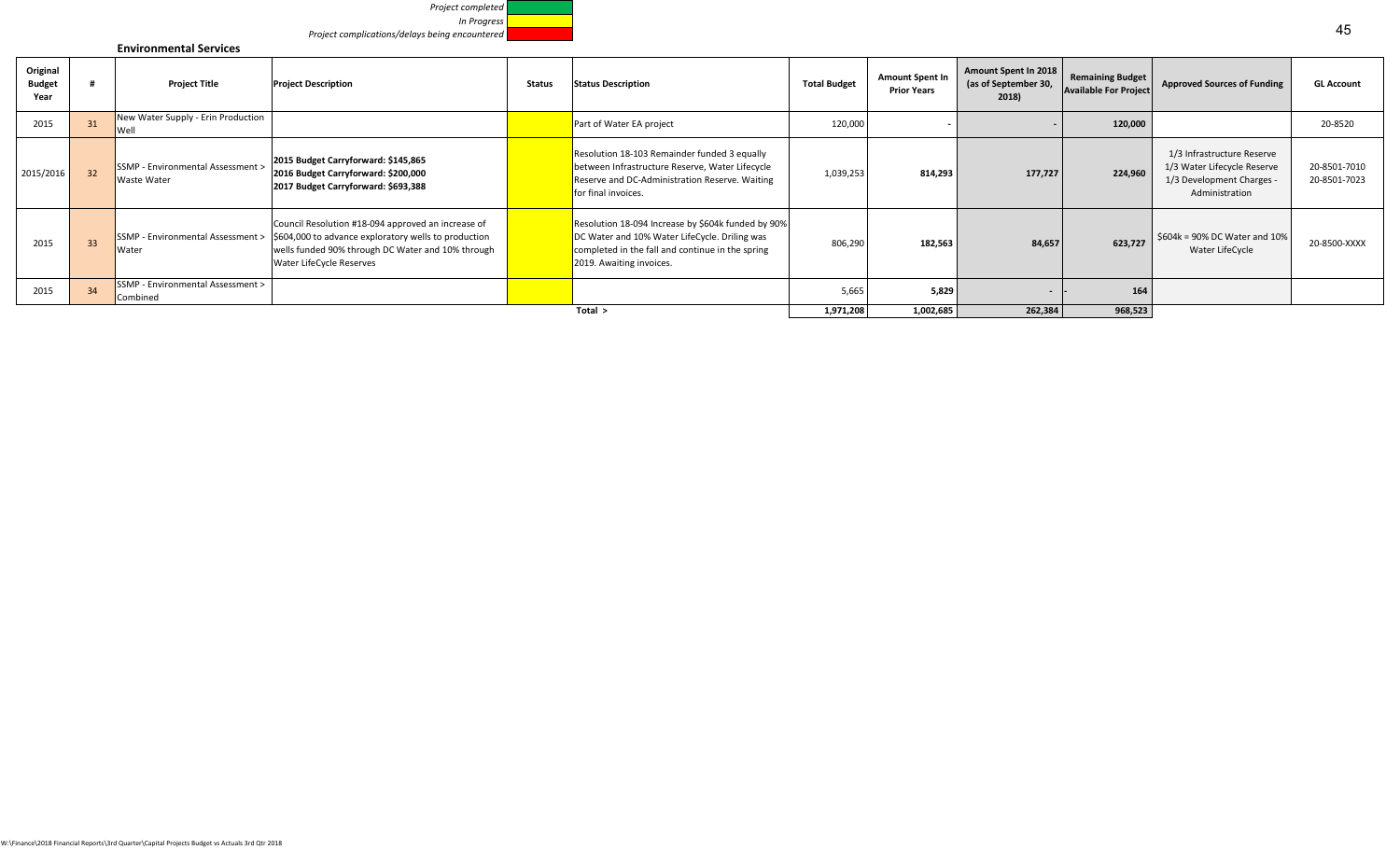*Project completed In Progress Project complications/delays being encountered*

**Recreation**

| Original<br><b>Budget</b><br>Year |    | <b>Project Title</b>                                                                 | <b>Project Description</b>                                                                                                                  | <b>Status</b> | <b>Status Description</b>                                                                                                                                                                                                                     | <b>Total Budget</b> | <b>Amount Spent In</b><br><b>Prior Years</b> | Amount Spent In 2018<br>(as of September 30,<br>2018) | <b>Remaining Budget</b><br><b>Available For Project</b> | <b>Approved Sources of Funding</b>                                                                                          | <b>GL Account</b>            |
|-----------------------------------|----|--------------------------------------------------------------------------------------|---------------------------------------------------------------------------------------------------------------------------------------------|---------------|-----------------------------------------------------------------------------------------------------------------------------------------------------------------------------------------------------------------------------------------------|---------------------|----------------------------------------------|-------------------------------------------------------|---------------------------------------------------------|-----------------------------------------------------------------------------------------------------------------------------|------------------------------|
| 2018                              | 35 | Erin Community Centre Brine pump<br>and motor                                        |                                                                                                                                             |               | Replacement is required and can only be done off<br>season in 2019. Project recommended to be carried<br>forward to 2019                                                                                                                      | 18,000              |                                              |                                                       | 18,000                                                  | Taxation (\$18,000)                                                                                                         | 20-8703-7040                 |
| 2018                              | 36 | Centre 2000-sewage treatment plant<br>agreement Upper Grand District<br>School Board |                                                                                                                                             |               | Complete                                                                                                                                                                                                                                      | 20,000              |                                              | 20,000                                                |                                                         | Taxation (\$20,000)                                                                                                         | 20-8703-7040                 |
| 2018                              | 37 | Centre 2000- Future Emergency<br>Response Centre                                     |                                                                                                                                             |               | Transfer to be completed at the end of the year                                                                                                                                                                                               | 50,000              |                                              | $\overline{\phantom{a}}$                              | 50,000                                                  | Taxation (\$50,000)                                                                                                         | 20-8703-5955                 |
| 2018                              | 38 | Playground equipment program                                                         | Equipment for Barbour Field.                                                                                                                |               | Project recommended to moved forward to 2019.                                                                                                                                                                                                 | 10,000              | ٠.                                           | $\overline{\phantom{a}}$                              | 10,000                                                  | Taxation (\$10,000)                                                                                                         | 20-8711-7040                 |
| 2018                              | 39 | Barbour Field septic system                                                          |                                                                                                                                             |               | Completed. Fencing is outstanding will be<br>completed in spring 2019. Remaiing funds<br>recommended to be carried forward to 2019.                                                                                                           | 50,000              |                                              | 30,574                                                | 19,426                                                  | <b>Barbour Field Septic Syst</b><br>Reserve (\$25,000)<br>Taxation (\$25,000)                                               | 20-8702-7000                 |
| 2018                              | 40 | Sports bleachers program                                                             | Bleachers for Barbour Field.                                                                                                                |               | Recommended funding to be carried forward to<br>2019.                                                                                                                                                                                         | 11,000              |                                              | $\overline{\phantom{a}}$                              | 11,000                                                  | Taxation (\$11,000)                                                                                                         | 20-8704-7040                 |
| 2018                              | 41 | Sports fencing program                                                               | Fencing for Barbour Field.                                                                                                                  |               | Recommended funding to be carried forward to<br>2019.                                                                                                                                                                                         | 11,000              |                                              | $\overline{\phantom{a}}$                              | 11,000                                                  | Taxation (\$11,000)                                                                                                         | 20-8704-7040                 |
| 2017                              | 42 | Erin Rotary River Walk                                                               | 2017 Budget Carryforward: \$90,000<br>2018 Budget Addition: \$300,000                                                                       |               | "Phase 1" in progress. Contractor is working on final<br>deficiencies list. Waiting on County and Ministry of<br>Enviroment approvals to initiate "Phase 2" - Design.<br>Phase 2 will is recommended to be carried forward<br>to 2019.        | 390,000             | 64,428                                       | 25,440                                                | 300,132                                                 | County of Wellington Grant<br>(\$45,000) Water Levy (\$5k)<br>Taxation (\$45k) Cash in Lieu of<br>Parkland Reserve (\$295k) | 20-8900-7020                 |
| 2017                              | 43 | <b>Walking Trails</b>                                                                | Annual Program<br>2017 Budget Carryforward: \$10,000                                                                                        |               | Final invoices to be received and paid.                                                                                                                                                                                                       | 10,000              | 1,232                                        | $\sim$                                                | 8,768                                                   | County of Wellington Grant<br>( \$5,000)<br>Taxation (\$5,000)                                                              | 20-8902-7021                 |
| 2017                              | 44 | Waste & Recycling Bins (Canadian<br><b>Beverage Association)</b>                     | Resolution #17-330 \$36,134.67 funded from the<br><b>Voluntary Water Levy</b>                                                               |               | Payment were processed in November.                                                                                                                                                                                                           | 36,135              |                                              |                                                       |                                                         | Voluntary Water Levy Reserve                                                                                                | 20-8903                      |
| 2018                              | 45 | Voluntary Water Levy Projects                                                        | Resolution #18-159 direction was to allocate \$10,700 for<br>Outdoor Bottle Filling Station; \$2,000 Osprey nest;<br>\$8,000 dog park fence |               | Osprey nest has been installed. Waiting for<br>invoices. Water Filling Station was purchased and<br>will be installed 2019. Dog park fence was<br>submitted as a 2020 Capital Request and will be<br>reviewed with the Recreation Masterplan. | 20,700              |                                              | 5,913                                                 | 14,787                                                  | Voluntary Water Levy Reserve                                                                                                | 20-8903                      |
| 2018                              | 46 | MacMillan Park Revitalization                                                        | Revitalization of MacMaillan Park for Holiday<br>celebrations. Res#18-159 and 18-234                                                        |               | Installation was completed on November 16.<br>Waiting for final invoice.                                                                                                                                                                      | 62,337              |                                              | $\sim$                                                | 62,337                                                  | Voluntary Water Levy Reserve<br>(512, 337)<br>CIL Parks Reserve \$50,000                                                    | 20-8712-7040<br>20-8903-7040 |
|                                   |    |                                                                                      |                                                                                                                                             |               |                                                                                                                                                                                                                                               | 689,172             | 65,660                                       | 81.927                                                | 505.449                                                 |                                                                                                                             |                              |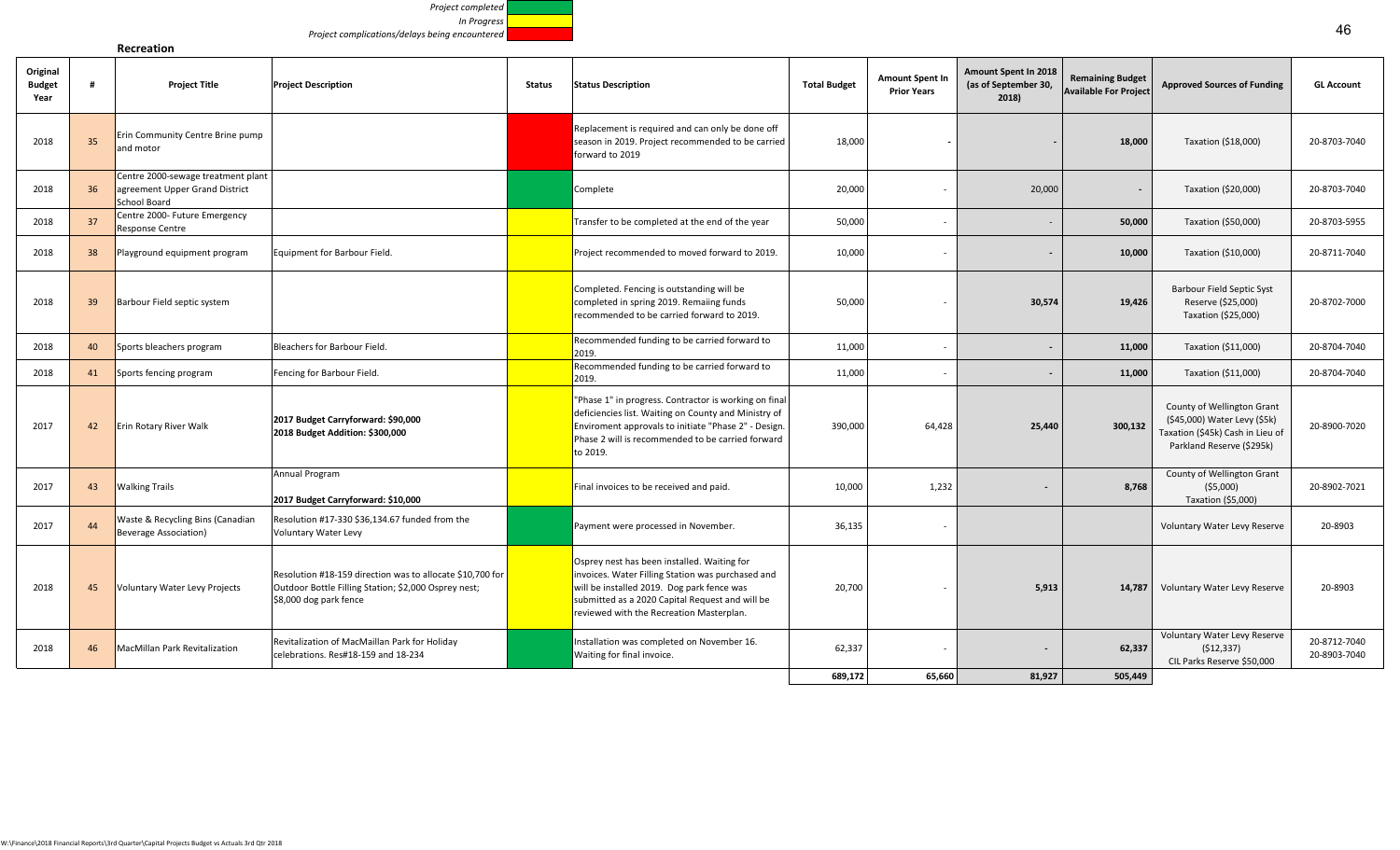

**Economic Development Program**

|                                   | <b>LUBRIC DEVELOPMENT FIVEL AND</b> |                                    |               |                                                               |                     |                                              |                                                       |                                                         |                                    |                   |
|-----------------------------------|-------------------------------------|------------------------------------|---------------|---------------------------------------------------------------|---------------------|----------------------------------------------|-------------------------------------------------------|---------------------------------------------------------|------------------------------------|-------------------|
| Original<br><b>Budget</b><br>Year | <b>Project Title</b>                | <b>Project Description</b>         | <b>Status</b> | <b>Status Description</b>                                     | <b>Total Budget</b> | <b>Amount Spent In</b><br><b>Prior Years</b> | Amount Spent In 2018<br>(as of September 30,<br>2018) | <b>Remaining Budget</b><br><b>Available For Project</b> | <b>Approved Sources of Funding</b> | <b>GL Account</b> |
| 2017                              | Community Improvement Plan          | 2017 Budget Carryforward: \$20,000 |               | CIP in progress - Invoice was processed in fourth<br>quarter. | 20.000              | 15,189                                       | 4,654                                                 | 157                                                     | Taxation                           | 20-8901-7020      |
|                                   |                                     |                                    |               | Total >                                                       | 20,000              | 15,189                                       | 4,654                                                 | 157                                                     |                                    |                   |

| na | 46° | ⊿∩ר<br>$\Lambda$<br>-, | 848<br>oo.<br>$\mathbf{A}$ |
|----|-----|------------------------|----------------------------|
|    |     |                        |                            |